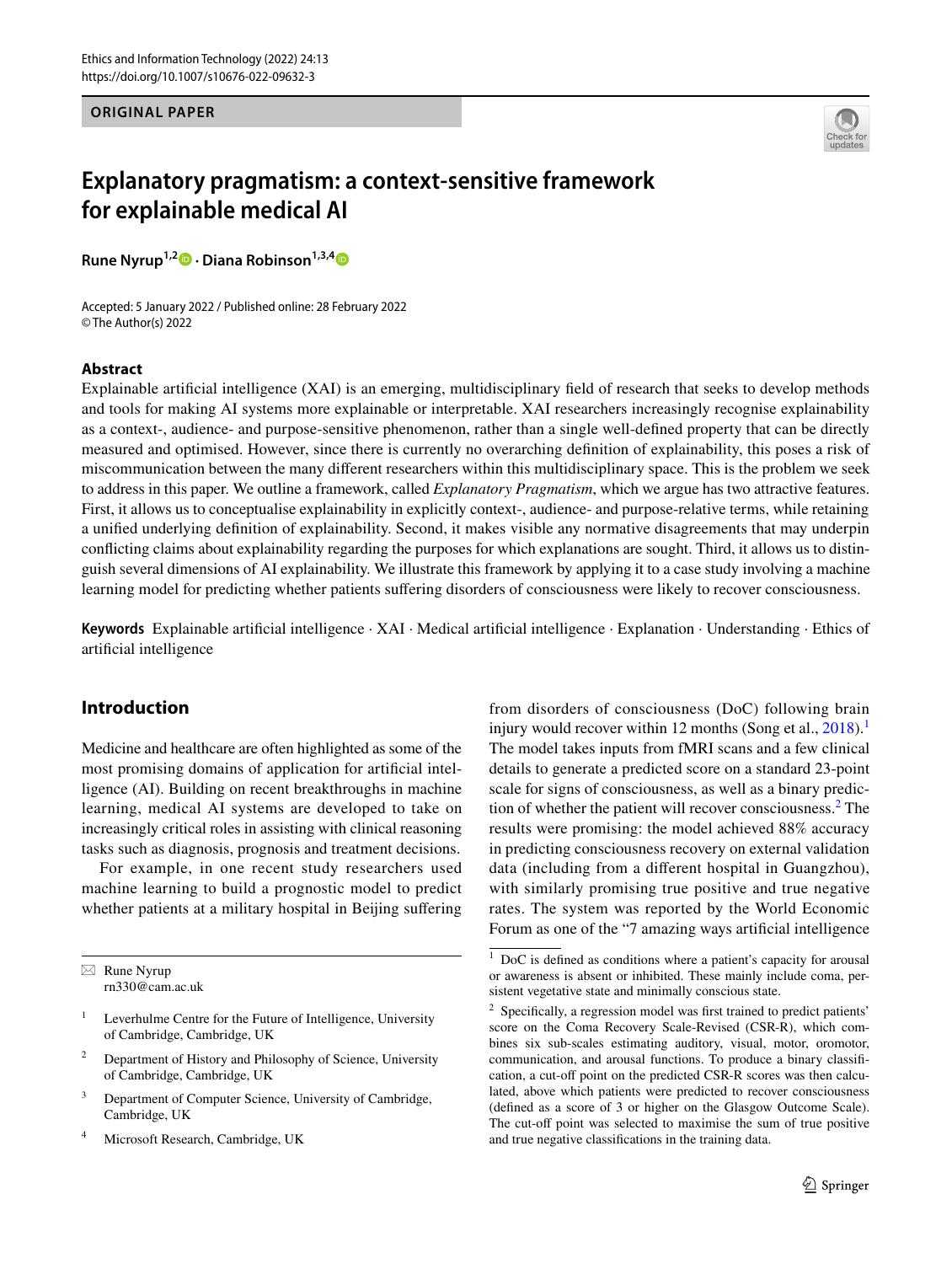is used in healthcare" (Gray, [2018\)](#page-13-0) and used in the daily operations of the Beijing hospital (Chen, [2018\)](#page-12-0).

We highlight this case for a couple of reasons. First, it illustrates the potential benefts that could be gained from medical applications of machine learning and related technologies. For instance, the model correctly predicted seven out of eight patients in the validation dataset who regained consciousness, despite doctors scoring them below 7 for signs of consciousness, the legal threshold for a family to withdraw life support (Chen, [2018](#page-12-0)). This also illustrates how machine learning may be relied upon in high-stakes decision-making. When a patient is predicted not to recover, this could lead to life-support being removed or therapeutic interventions being prioritised for other patients (Song et al., [2018](#page-14-0), pp. 1-2).

What interests us most about this case, though, is the claim by the authors that their model "also has good interpretability, thereby providing a window to reassure physicians and scientists about the signifcance of diferent predictors" (p. 21). This claim is signifcant, since it addresses one of the major concerns about the increased reliance on AI systems in high-stakes contexts, such as the medical domain, namely that they are "opaque" (Burrell, [2016](#page-12-1)), "black boxes" (Castelvecchi, [2016\)](#page-12-2), or lacking in "interpretability" or "explainability" (Watson et al., [2019](#page-14-1)). This concern is taken seriously by many, including policy makers and technology companies. For instance, a recent survey found that 73 out the 84 reviewed AI ethics guidelines proposed ethical principles relating to Transparency (including 'explainability', 'explicability', 'understandability' and 'interpretability'), making it the most commonly discussed type of principle (Jobin et al., [2019\)](#page-13-1). In response, a growing body of technical AI research has emerged, which seeks to develop methods for making AI systems more "interpretable" or "explainable" (see e.g., Doshi-Velez & Kim, [2017](#page-13-2); Biran & Cotton, [2017](#page-12-3); Chakraborty et al., [2018](#page-12-4); Guidotto et al., [2018;](#page-13-3) Gunning & Aha, [2019\)](#page-13-4), a feld often known as Explainable AI  $(XAI)$ .<sup>[3](#page-1-0)</sup>

An overarching difficulty in this research is that the end goal of having an explainable or interpretable system lacks a precise defnition (Doshi-Velez & Kim, [2017;](#page-13-2) Lipton, [2017](#page-13-5)). XAI researchers are increasingly recognising explainability as a context- and audience-sensitive phenomenon, rather than a single mathematically defned property that can be directly measured and optimised (Kim, [2021;](#page-13-6) Tomsett et al., [2018\)](#page-14-2). The lack of precise defnitions is problematic for several reasons. First, for technical researchers it means a constant need for direction verifcation and course correction to make sure they focus on the right goals and make progress toward them (Kim, [2021\)](#page-13-6). Second, discussions about explainability involve many diferent groups, including the technical machine learning community, domain experts who are meant to use models, human-computer interaction researchers working to bridge the gap between technical models and users, and regulators and ethicists seeking to establish principled ways to safely oversee these advances. In a multidisciplinary space such as this, having clear defnitions of key terms is crucial to ensure productive communication and common goals. In short, the problem is this: how can we conceptualise explainability in a way that is unifed enough to allow cross-disciplinary communication, while also capturing its context- and audience-sensitivity?

This is the problem we aim to resolve in this paper. We will outline a framework, called *Explanatory Pragmatism*, which we argue can illuminate some nuances and key questions relevant to evaluating explainability in AI systems, especially in medical applications. We start by briefly reviewing some of the recent developments in the technical research and ethical debates about explainable AI. Next, we propose and defend a general account of what it means for an AI system to be explainable, based on pragmatic accounts of explanation and understanding in philosophy of science. We highlight several attractive features of this framework. First, it allows us to conceptualise explainability in explicitly context-, audience- and purpose-relative terms, while retaining a unifed underlying defnition of explainability. Second, it makes visible any normative disagreements that may underpin conficting claims about explainability regarding the purposes for which explanations are sought. Third, it allows us to distinguish several dimensions of AI explainability. Finally, we apply Explanatory Pragmatism to the consciousness recovery case study introduced above, to illustrate its usefulness for distinguishing and analysing diferent types of explainability in medical AI.

## <span id="page-1-1"></span>**Current directions in explainable AI**

Much progress has been made in the last few years in response to the above concerns about explainability. Early debates tended to focus on black-and-white questions of whether or not AI systems could be explainable and still predictive or whether they should be deployed at all without being fully explainable. For instance, the UK House of Lords report on AI stated that "it is not acceptable to deploy any artifcial intelligence system which could have a substantial impact on an individual's life, unless it can generate a full and satisfactory explanation for the decisions it will take" (House of Lords, [2018](#page-13-7), p. 40). Meanwhile, critics,

<span id="page-1-0"></span><sup>&</sup>lt;sup>3</sup> There is considerable terminological variation in these literatures. Some use terms such as 'interpretability' and 'explainability' more or less interchangeably, while others defne them to mean diferent things (e.g. Lipton [2017](#page-13-5)). Our account is framed in terms of 'explainability' (for reasons that will become apparent below) and we will mainly be using this term, except when quoting others.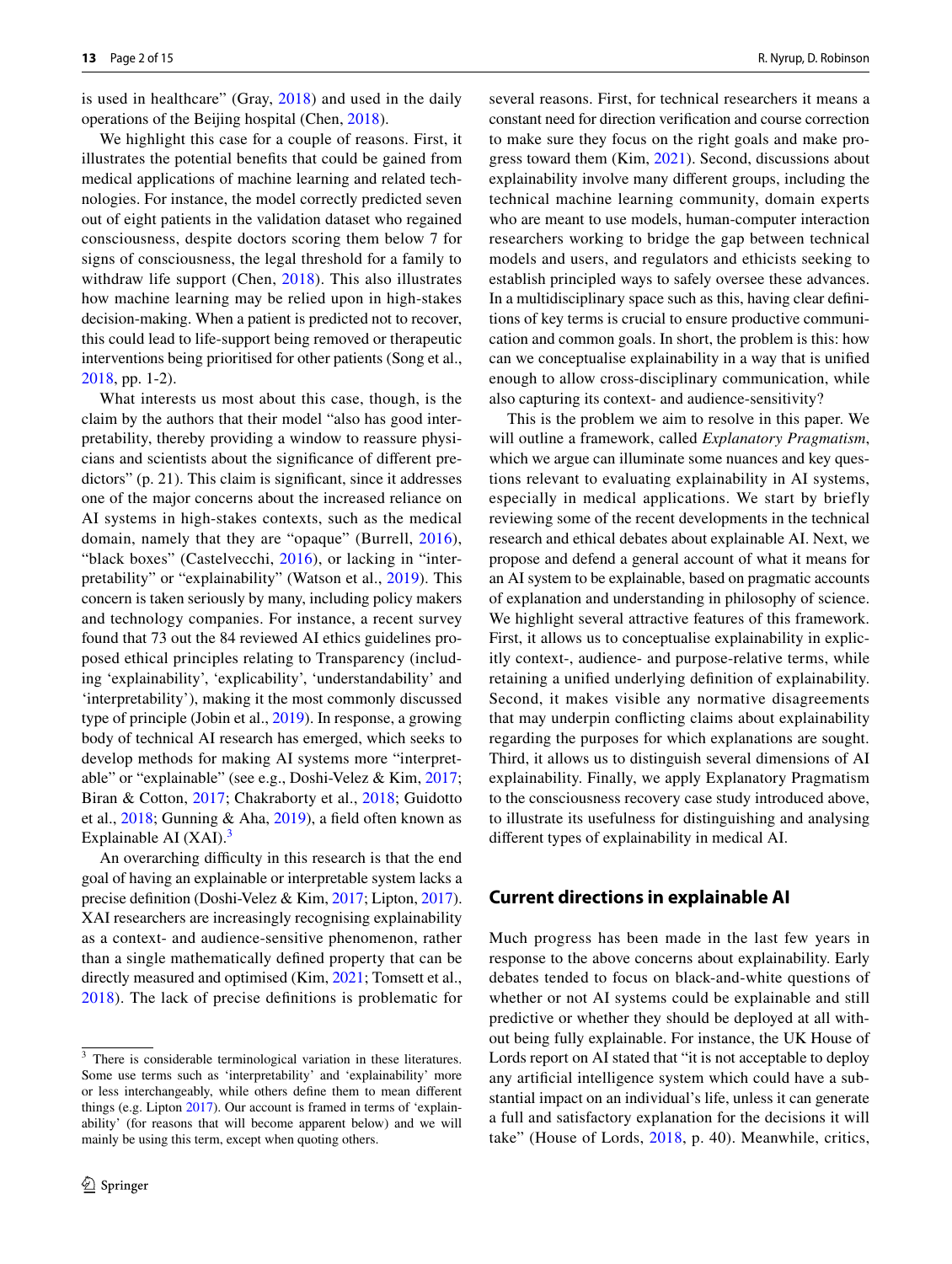such as Weinberger ([2018](#page-14-3)) and London ([2019\)](#page-13-8), rejected blanket requirements for explainability on the grounds that this would risk forgoing the highest possible accuracy, by giving preference to simpler but less accurate models, which in high-stakes medical contexts ultimately would translate into higher morbidity and mortality for patients.

More recently, however, researchers have questioned whether there is in fact an inherent trade-off between explainability and predictive power (Kim, [2021\)](#page-13-6). There has been a proliferation of approaches to improving explainability without necessarily restricting oneself to simpler models. Some current directions in XAI research include verifcation of explanations (Camburu et al., [2019](#page-12-5)), making explanations more amenable to human understanding by defning concept-equivalent components rather than explanations based on individual features (e.g. training an algorithm in a pathology context to recognise groups of pixels as glands rather than just pointing to particular regions on the image in isolation) (Cai et al., [2019](#page-12-6); Kim et al., [2018\)](#page-13-9), and automatically discovering such concepts (Ghorbani et al., [2019](#page-13-10)). Some researchers have also started to explore explainability at a system-level, where developers can struggle to explain the behaviour of ensembles of models because of unpredictable or unforeseen interactions between the component models, and suggest new ways of building systems to meet this challenge (Lawrence, [2020](#page-13-11); Zittrain, [2019\)](#page-14-4).

More generally, researchers have started to investigate explainability in specifc contexts rather than as an abstract desideratum. For instance, in a recent paper in the applied machine learning space, Sendak et al. ([2020\)](#page-14-5) built and deployed a tool to detect sepsis. They raise several instructive points in relation to their case study of developing and deploying this model. First, they question whether the purposes for which explainability is being used—e.g. as a way to build trust in machine learning models in medicine or to ensure transparency—have been overemphasised. In their case study, they found that there were other ways of developing trust and accountability, for instance in the ways that teams were designed. These included involving domain stakeholders in the development and acknowledging the labour of interpreting and translating the outputs of the model into clinical practice. They also raised more detailed points about which parts of the model required explainability and which did not. For instance, clinicians were not interested in interpreting the cause of sepsis since the treatment pathways were the same regardless, but they did want to know key facts about the model such as what input data the model used, how it had been validated, and which types of decisions it was designed to support.

Regulatory thinking has also come some distance from the earlier statements, such as the 2018 House of Lords report. For instance, recently released regulations addressing clinical trials for machine learning-based decision support tools include more specifc guidelines for researchers and developers aiming to deploy models in the clinical context, including thinking about the skills needed for people to use and understand the models as well as error cases and evaluation contexts (Liu et al., [2020](#page-13-12); Heaven, [2020;](#page-13-13) Genin & Grote, [2021](#page-13-14)).

Finally, there is an increased focus on the need for conceptual clarifcation. While 'explainable AI' and related terms are widely used in the technical and policy literatures, commentators have highlighted that these terms lack any clear, agreed-upon defnition (Besold & Uckelman, [2018](#page-12-7); Felten, [2017;](#page-13-15) Kirsch, [2017;](#page-13-16) Krishnan, [2019](#page-13-17); Lipton, [2017](#page-13-5); Selbst & Barocas, [2018;](#page-13-18) Tomsett et al., [2018;](#page-14-2) Weller, [2017](#page-14-6); Zednik, [2019](#page-14-7)). As the brief review in this section illustrates, there is considerable variety in what kinds of things are meant to be explained—e.g., models, components of models, individual decisions, interacting ensembles of models, the design process that produced a given system—and the types of features that are claimed to make a given system or model (etc.) explainable. Moreover, when motivating the need for explainability, people highlight many diferent kinds of problems it is supposed to help alleviate. What people regard as an adequate explanation seems to vary by user, context and purpose.

In response to this apparent disunity, some have doubted the usefulness of the term 'explainable AI' (Krishnan, [2019\)](#page-13-17). Others have proposed more contextual accounts of explainability, aiming to accommodate this plurality within a general, unifed framework (Besold & Uckelman, [2018](#page-12-7); Tomsett et al., [2018;](#page-14-2) Zednik, [2019](#page-14-7)).

We subscribe to the latter approach. Being able to compare and contrast different approaches to explainability within a unifed framework will be valuable as a means to facilitate communication within and across the diferent communities working on XAI. Of course, such a framework also needs to be fexible enough to genuinely capture the diferent aspects of the problem(s). In the next section, we develop an account of explainability which, we argue, achieves just that.

## <span id="page-2-0"></span>**A framework for explainable AI**

A natural starting point for an account of explainability is to ask what counts as a good explanation. We start by outlining an answer to this question, based on some ideas from the philosophical literature on explanation and understanding, before proposing a defnition of explainability and comparing it to some extant proposals. We defend our framework against some potential objections in "[Potential Objections](#page-5-0)".

In recent decades, philosophers of science have increasingly emphasised that scientifc explanations vary along several diferent dimensions, such as the type of information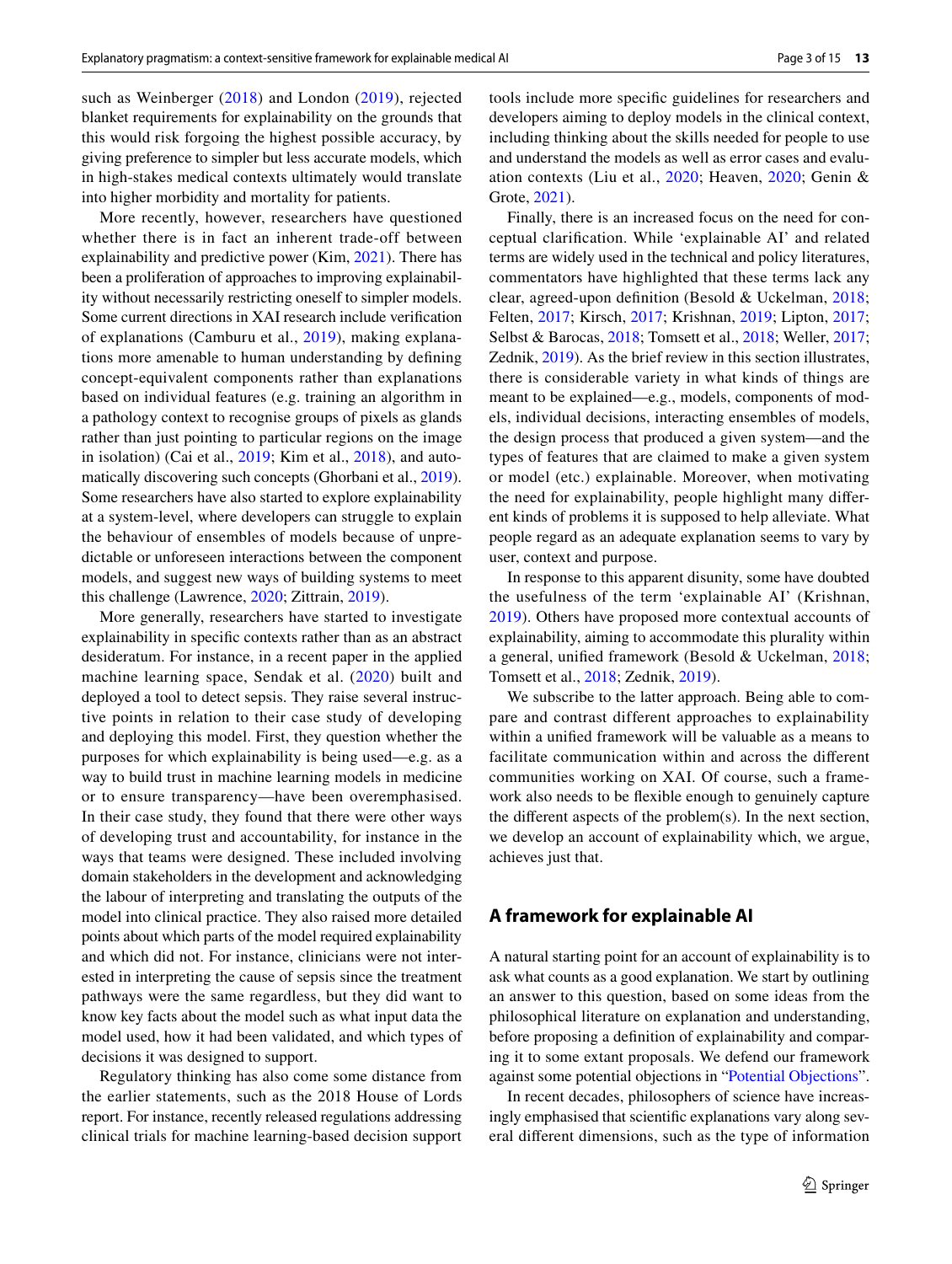provided (e.g. general laws or local causes), implicit contrast-classes (why did you close *the window* vs. why did you *close* the window), and level of abstraction and idealization (e.g. Jackson & Petit, [1992;](#page-13-19) Potochnik, [2016;](#page-13-20) Sterelny, [1996](#page-14-8); Weisberg, [2007](#page-14-9)). Often, for the very same phenomenon, several valid explanations are available. For instance, if we ask why the cheetah is able to reach speeds of up to 120 km/h, the available explanations include: a physiological explanation, highlighting facts about the build, muscle-structure and metabolism of the cheetah's body; an ecological explanation, highlighting that the cheetah's ecological niche involves hunting certain kinds of fast prey for which the ability to reach high speed is necessary; and a phylogenetic explanation, which tracks the series of historical speciation events that led to the emergence of the cheetah. Crucially, all three types of explanations are valid and can, depending on purpose and audience, count as the best or most adequate explanation.

Our account of AI explainability draws on two, broadly pragmatist ideas that philosophers of science have proposed to account for this plurality in what counts as good explanations: a communicative view of explanation and an inferentialist view of understanding.

#### **Communicative view of explanation**

It has been noted that the verb 'explains' can take at least three diferent kinds of things as its subject (Craver, [2014,](#page-13-21) cited by Potochnik, [2016](#page-13-20)): a fact or entity in the world ("the cold explains his sore throat"), a theory or other representation of the world ("infections are explained by the germ theory") and an agent ("the doctor explains how the vaccine works"). Existing philosophical theories difer as to which of these uses constitute the most fundamental phenomenon and which are merely derivative. Communicative views prioritise the third use (Franco, [2019](#page-13-22); Potochnik, [2016;](#page-13-20) Wilkenfeld, [2014](#page-14-10)).

We adopt the following formulation of the communicative view: explanations are communicative acts where an *explainer* conveys some information to an *audience*, in order for that audience to obtain some relevant *understanding*. This contains two ideas. First, that explanations should be conceived as speech acts (Austin, [1962](#page-12-8)) and thus be evaluated in terms of how well they achieve their communicative function. Second, that the characteristic communicative function of explanations is for the audience to obtain some relevant understanding (Franco, [2019](#page-13-22)). In other words, the 'goodness' of an explanation depends on whether it would, under the right circumstances (the audience is attentive, makes an effort to understand what was said, etc.), help the audience obtain the relevant type of understanding. Explanations can of course be used for other purposes, such as to mislead or manipulate people into trusting the explainer. But these uses are parasitic on the paradigmatic function of explanations, viz. to improve the audience's understanding, in the same way that lying is parasitic on the fact that assertions are generally assumed to aim at conveying truthful information.

As Wilkenfeld ([2014\)](#page-14-10) points out, this view avoids imposing any general constraints on the structure of explanations or the type of information they should cite. Instead, an explanation is functionally defned simply as *the kind of thing that, under the right circumstances, produces the right kind of understanding*. This is how the communicative view builds in the plurality and context-sensitivity noted above, while maintaining an underlying unifed notion of explanation (Wilkenfeld, [2014:](#page-14-10) 3367-69). This is not to say that there are no constraints whatsoever or that all explanations are equally good. Rather, what counts as explanatory (or a good explanation) in a given context depends on what best helps the audience obtain the relevant kind of understanding. The point is that these constraints are derived from what constitutes 'relevant understanding', rather than the concept of explanation itself.

#### <span id="page-3-1"></span>**Inferentialist view of understanding**

What is relevant understanding, then? As several philosophers have argued, understanding is closely related to the ability to draw relevant practical and theoretical inferences (e.g. de Regt, [2017](#page-13-23); Leonelli, [2009;](#page-13-24) Stuart, [2018;](#page-14-11) Wilkenfeld, [2013](#page-14-12)). While understanding (at least of the kind conveyed through explanations) involves having some kind of information or representation of the thing understood, simply knowing a set of facts is insufficient for understanding. A person might know many facts about computers through reading an authoritative textbook: e.g. that the harddisk stores programmes, that most computers require stored programmes to function, that overheating can cause components to break, etc. However, if they are unable to use this information to competently draw inferences like "the computer stopped working because the harddisk broke" or "we should identify potential sources of overheating to prevent this from happening again", we would be reluctant to say that they *understand* computers.

<span id="page-3-0"></span><sup>4</sup> There is a debate over whether abilities are an essential part of understanding. Some argue that inferential and practical abilities are simply the typical consequence of the right kinds of knowledge, e.g. of inferential or explanatory relations (Kelp, [2015;](#page-13-25) Sullivan, [2018](#page-14-13)). Others argue that these types of knowledge are simply the typical means of achieving the right kind of abilities (e.g. Stuart, [2018](#page-14-11); Wilkenfeld, [2013](#page-14-12)). For our purposes, it is not crucial how this debate is resolved. In practice, robust inferential and practical abilities can usually only be achieved through having at least some relevant knowledge; conversely, we can usually only know that someone has certain beliefs or representations if they manifest some relevant abilities.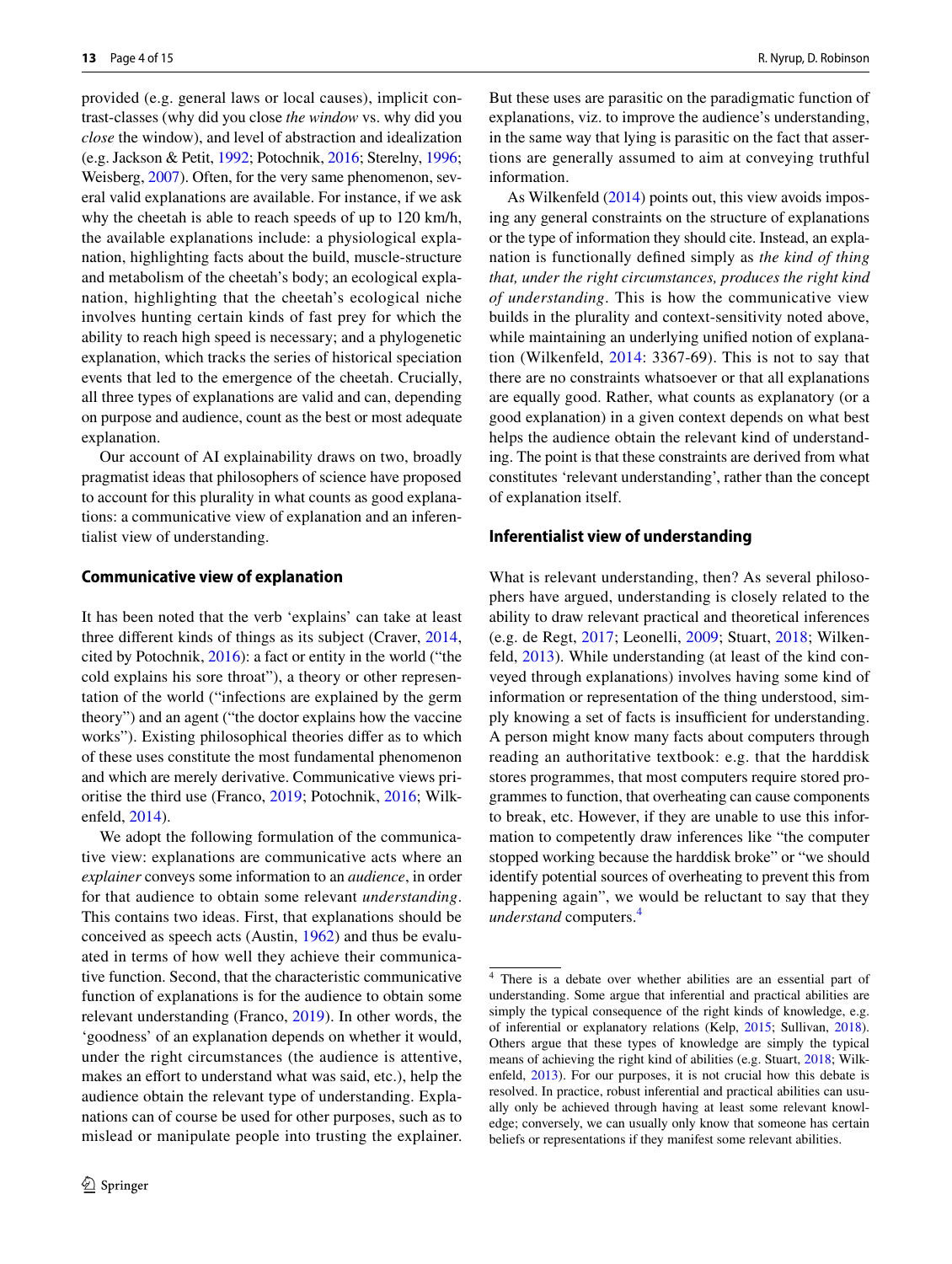Notably, ascriptions of understanding are context-sensitive (Kelp, [2015](#page-13-25); Wilkenfeld, [2017\)](#page-14-14). When we say that a person "understands" something, we do not simply praise their ability to draw any inferences whatsoever. Rather, the conversational context will implicitly pick out some purpose which in turn determines a class of inferences that are relevant for achieving that purpose. For instance, if Mo says "I understand how my fridge works" in an everyday context, he may simply mean that he knows how to use it to keep food fresh. However, if it breaks and Mo exclaims "I don't understand this fridge, I wish Jill was here!", he is making a diferent purpose salient—namely repairing the fridge—which he thinks Jill is able to achieve. Notice that the context-sensitivity here tracks the conversational context of the speaker, not the subject of understanding-ascriptions. Given the purpose Mo makes salient, whether he is correct to say that Jill understands the fridge depends on whether she is in fact able to repair it, regardless of whether she has any interest or intention of doing so.

#### <span id="page-4-1"></span>**Explanatory pragmatism**

Putting together the above ideas, we obtain the following account of good explanations: a communicative act is a good explanation to the extent it provides information that, under the right circumstances, enables the audience to competently draw inferences that are needed to achieve the contextually salient purposes. Based on this, we propose the following schematic defnition of explainability:

*Explainability:* in the conversational context *C*, a given phenomenon (model, system, prediction, …), *P*, is explainable by an explainer, *S*, to an audience, *A*, to the extent *S* is able to convey information to *A* that enables *A* to draw inferences about *P* that are needed to achieve the purposes that are salient in *C*.

The explainer can either be a human, possibly supported by some technical XAI tool for extracting relevant informa-tion, or a fully automated explanation-generator.<sup>[5](#page-4-0)</sup> The key point here is that explainability by this defnition is always relative to a specifc audience and contextual purpose. Without frst specifying the relevant audience and purpose, there is no well-defned sense in which a given system is more or less explainable.

This definition forms the core of our framework. Its main function is to help elucidate what is at stake in different claims about explainability (or the lack thereof), by suggesting a series of heuristic questions. Given some claim about whether a system (or model, decision) is explainable, ask frst: *to whom* does it need to be explainable and *why*, i.e., who is the *audience* and *what purposes* motivate this need? Second, what *inferences* does this audience need to be able to draw in order to achieve this purpose? Third, *what information* does the audience need in order to competently draw those inferences? Finally, *who* is supposed to supply this information, i.e., who is the *explainer*? The answers to these questions will determine to what extent the system is explainable, namely to the extent that the explainer is able to convey the necessary information to the audience. This heuristic, together with our defnition of explainability, constitutes the framework we call *Explanatory Pragmatism*. In the rest of this section, we clarify a few of its key features.

As with the Mo/Jill fridge example in ["Inferentialist](#page-3-1) [view of understanding](#page-3-1)", the context-sensitive elements of this defnition, i.e. what the salient purpose, explainer and audience are, is determined by the *speaker context*, i.e. the conversational context within which an explainability claim is put forward and evaluated. The intentions, wants and needs of the explainer and audience themselves have no direct relevance, except insofar as they happen to be the ones discussing the explanation claim. It is because diferent speakers may have diferent audiences and purposes in mind that they risk talking past each other. By providing a framework for making these presuppositions explicit, Explanatory Pragmatism can facilitate cross-disciplinary communication and help resolve disagreements that arise from such misunderstandings.

This is not to say that the framework will automatically resolve all disagreements. In particular, there may remain substantive normative disagreements over which purposes it is important that the audience is able to achieve. Our framework is neutral with regards to those questions. Similarly, a given type of explainability may sometimes trade off against other important purposes. Again, Explanatory Pragmatism does not provide guidance as to how such tradeofs should be resolved. Disagreements will instead have to be resolved through independent normative arguments and value judgements. The value of our framework is that it forces us (designers, evaluators, etc.) to make these disagreements explicit such that they can be directly debated and potentially resolved.

As mentioned, we are not the frst to highlight the importance of audience and purposes for XAI. Besold & Uckelman ([2018](#page-12-7)) argue that a criterion for explainability is that the system can satisfy the user's "subjective epistemic longing", i.e., that it helps the audience learn things they desire to know. Tomsett et al. [\(2018\)](#page-14-2) distinguish between diferent roles agents can play in the "machine learning ecosystem", such as creators, examiners, operators or decision-subjects. They argue that the goals of a given agent depend on the

<span id="page-4-0"></span><sup>5</sup> We are open to the explainer and audience in some cases being the same individual. We would construe this as a limiting case of our definition where "*S* is able to convey information to *A*" reduces to "*A* is able to obtain information".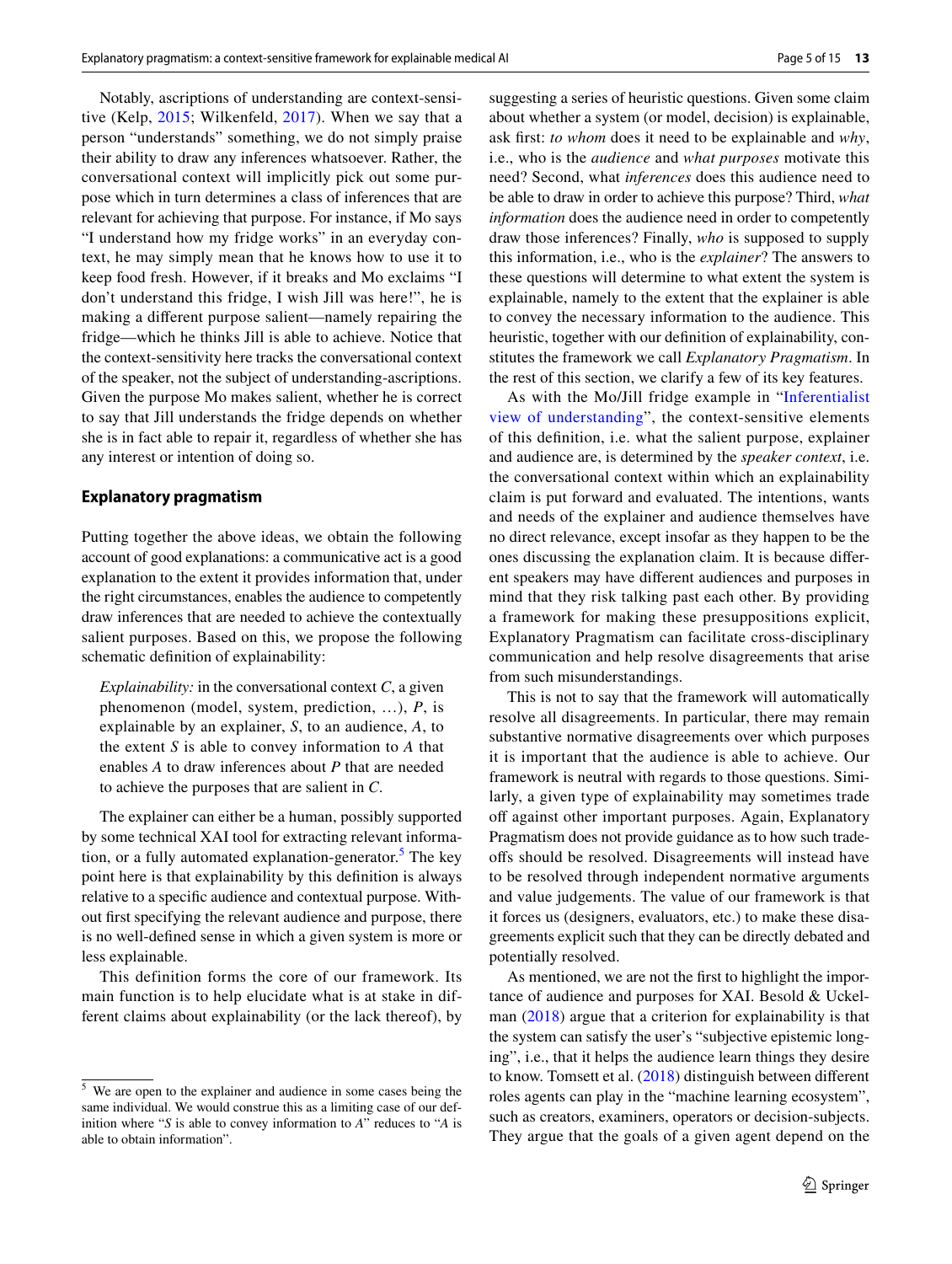$role(s)$  they play, and that this in turn affects what kinds of explainability the agent requires to achieve those goals. Building on Tomsett et al., Zednik ([2019](#page-14-7)) distinguishes different types of explanation-seeking questions that diferent stakeholders require answers to. For instance, he argues that system operators need to know *what* the system is doing, i.e., how it maps inputs to outputs, while decisions subjects (the individuals about whom predictions and decisions are being made) require answers to *why* its outputs are appropriate, i.e., what correlations in the environment make the outputs a reliable guide to a given decision.

Like Explanatory Pragmatism, these accounts define explainability to depend on audience and purposes. However, their starting point is the explanatory interests (desires, goals) *of the audience* (or generic roles, e.g., decision-subjects in general). By contrast, our framework starts from the purposes that are salient *in the speaker context* and asks what inferences diferent agents need to be able to draw to achieve those purposes. Thus, it highlights that debates about explainability can involve normative disagreements about what the audience *should* be able to do, rather than what the audience happens to want or desire.

Notice, fnally, that our framework only gives a criterion for evaluating whether a system is explainable to a given audience, and a heuristic for identifying what kinds of information the audience needs for the system to be explainable. It does not entail the further claim that conveying this information would count as an explanation *of* the system or, more generally, what type of explanation-seeking question it would be an answer to. $<sup>6</sup>$  $<sup>6</sup>$  $<sup>6</sup>$  Similarly, we do not assume</sup> that the solution to lacking explainability is always to provide more information. Sometimes, a better solution is to change the system (e.g., making it simpler and easier to understand) or improve the audience's inferential abilities by some other means. (We discuss an example of the latter in "[Clinical reasoning](#page-10-0)"). In other words, if we take explainability to mean something like "the things that need to be explained, can be explained", there are two ways to ensure this: either make sure more things can be explained (i.e., provide more information) or make sure that fewer things need to be explained (i.e., change the system or the audience's inferential abilities).

#### <span id="page-5-0"></span>**Potential objections**

We flesh out Explanatory Pragmatism further in the following sections, by using it to introduce and distinguish several diferent kinds of challenges to explainability (["Challenges](#page-6-0) [to explainability"](#page-6-0)) and by applying it to a concrete case study

("[Purposes and audiences in medical AI"](#page-8-0)). First, however, let us address a few potential objections. For, on this type of contextualist, pragmatist view, is there any objective basis or guidelines for deciding how good a given explanation is? Worse yet, since we impose no general restrictions on the salient purposes, does our view entail that anything can count as a good explanation? If so, doesn't that trivialise the notion of explanation beyond the point of usefulness?<sup>[7](#page-5-2)</sup>

Regarding the frst point, our framework does have an objective basis for evaluating explanations, namely whether they improve the inferential abilities that the audience needs to achieve the salient purpose. Now, as mentioned, there is no determinate answer to how good a given explanation is independently of such purpose and audience. But once these are specifed, Explanatory Pragmatism provides clear, objective guidelines for determining the quality of an explanation.

On whether this means that *anything* can count as a good explanation, the answer is no: only information which improves the audience's inferential abilities can be explanatory. Nonetheless, in many cases there will still be some ingenious way to specify a purpose and an audience, such that a given type of information will improve the inferential abilities the audience needs to achieve the purpose. To take a vivid example (adapted from Kitcher and Salmon, [1987](#page-13-26)), suppose an AI system predicts that a patient will not recover from a coma, and their relatives ask why. Suppose, moreover, that the only contextually salient purpose is to enable the relatives to articulate a coherent narrative about their loved one's illness and trajectory, irrespective of the truth or predictive accuracy of this narrative. If the relatives believe in astrology, information about the current position of the stars and their (supposed) infuence on the patient's specifc condition might serve this purpose well. Then, according to our framework, this type of astrological information would count as a good explanation.

While true, this implication is less radical than it may sound. First, the fact that it counts as a good explanation *in that context* does not entail that it counts as good in all other contexts. Second, even when the ability to articulate a coherent narrative is a salient purpose, it is rarely the only one. Presumably, we are not just looking to help the relatives articulate a coherent narrative, but also one that is (at least to some extent) true or accurate. Assuming the position of the stars does not, in fact, infuence or predict terrestrial events in anything like the way astrology postulates, and the model does not rely on this type of information either, no amount of astrological explanation would serve those purposes. Thus,

<span id="page-5-1"></span><sup>6</sup> Many thanks to an anonymous referee for alerting us to this ambiguity in our view.

<span id="page-5-2"></span><sup>7</sup> We are grateful to an anonymous referee for raising these points. The same reviewer also suggested we discuss a variant of Kitcher and Salmon's ([1987\)](#page-13-26) astrology example. Notice, since most of Kitcher and Salmon's arguments focus on the details of Van Fraassen's ([1980\)](#page-14-15) view, they do not apply to our account.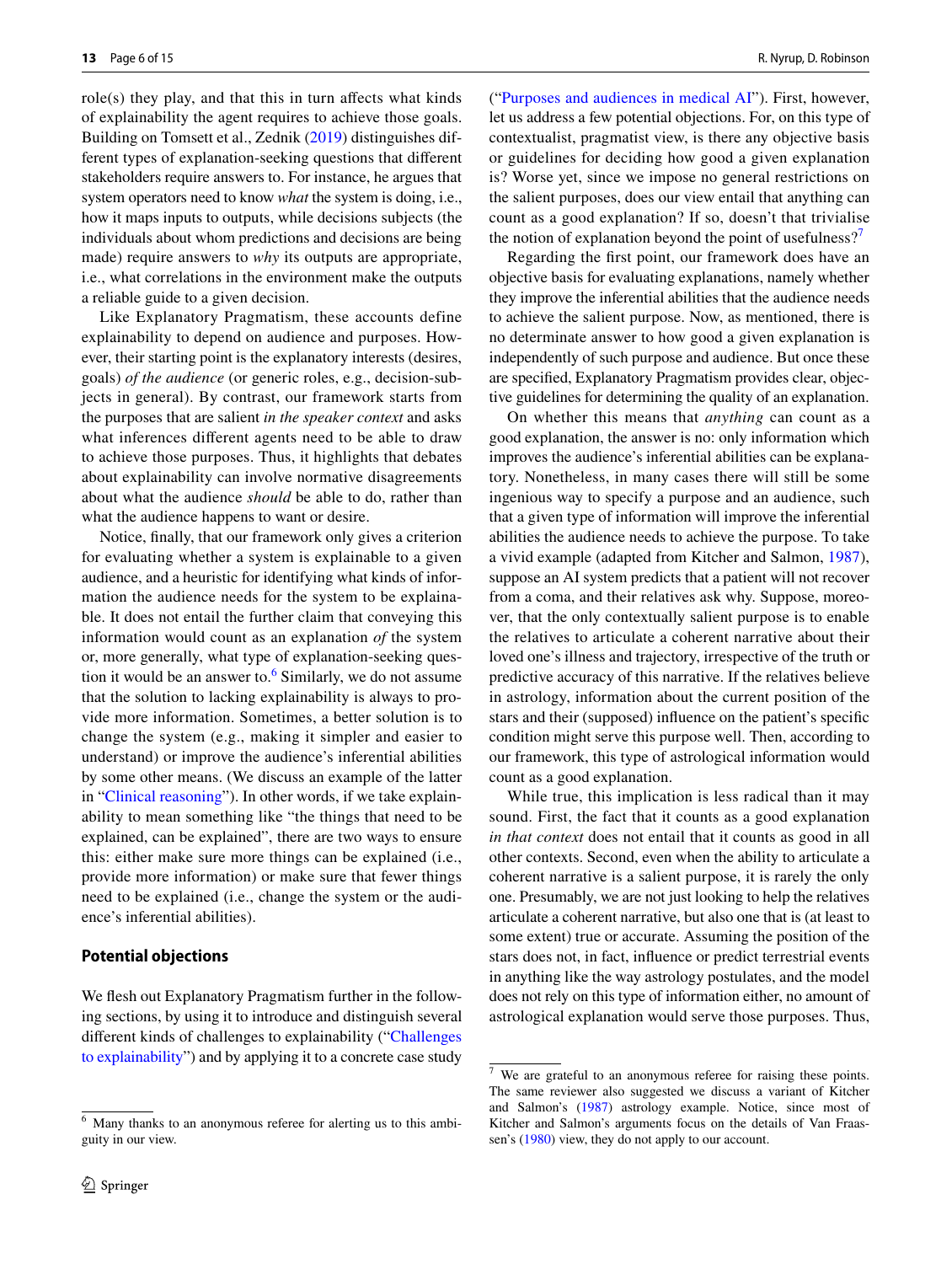in most contexts conveying astrological information would *not* be a good explanation.

An analogy with other context-sensitive terms may be helpful here: whether something counts as 'big' depends on a contextually salient standard. 180 centimetres is tall for a miner, but short for a basketball player. 18 centimetres is big for an insect, but not at all for humans. 260 picometers is big for an atom, but small for most other things. However, this does not mean that there is no objective basis for calling things big or that there are no guidelines for determining whether a given entity is big, once the relevant standard is clear. Likewise, it is true that almost any size can count as big in some context, but this does not mean that they count as big in all other contexts. In most contexts, 260 picometres is very small indeed.

Granted, our framework is more permissive than what more restrictively minded philosophers might accept. But is it therefore useless? That depends (of course) on what we want to use the notion of explanation for. The restrictively minded philosopher, we suspect, wants to use it as a tool for criticism, by denying that astrology provides good explanations. If such explanations can count as good in some contexts (however unusual), that might seem to blunt the critical force of explanation claims. However, Explanatory Pragmatism leaves plenty of space for criticism.

First, if astrological explanations are evaluated in a context where some degree of truth or predictive accuracy is a salient goal—which is arguably the case in most scientifc and medical conversations—one can point out that the proposed explanations lack those qualities. A proponent of astrology can of course retort that they believe their theory to be true (or accurate). But the same disagreement would arise even if we built some truth/accuracy constraint into the defnition of 'good explanation'.

Second, if a proponent of astrology only claims that their explanations are good relative to the purpose of articulating internally coherent narratives, one can highlight that there are many other important purposes that astrological explanations do not serve well. Furthermore, one can plausibly argue that *only* giving patients and their relatives the ability to articulate coherent narratives is paternalistic and potentially manipulative. It is a widely accepted principle of medical ethics that patients should be given truthful information about their condition and the basis upon which medical decisions afecting them are made. Here, the underlying disagreement is revealed to be a normative, ethical one, namely about what purposes we should prioritise and thus what kinds of understanding our explanations should aim to provide. If anything, this strikes us as a stronger basis for criticism than whether astrological information can ever count as explanatory.

Finally, we regard it as a virtue of Explanatory Pragmatism that it leaves space for these kinds of normative disagreements to be debated directly and explicitly, rather than packing them into a dispute about what counts as good explanations. For instance, it could be argued that the abovementioned principle can be defeated or outweighed in certain cases. In the case of terminally ill patients, for example, it might be argued that the overriding priority should be to help them articulate a coherent and meaningful narrative about the end of their life. Regardless of whether one accepts this argument, we want our framework to leave space for the view that, in some cases, it would be inappropriate to insist on truthfulness/accuracy as a criterion for good explanations.

To summarise, if any critical potential is sacrifced by Explanatory Pragmatism, it is negligible and more than made up for by its advantages, namely: (1) that it accommodates the plurality and context-sensitivity of explanations within a unifed framework, and (2) that it requires underlying factual and normative disagreements to be made explicit, thereby facilitating communication and preventing misunderstandings between diferent stakeholders and disciplinary communities.

# <span id="page-6-0"></span>**Challenges to explainability**

In our framework, the guiding question in determining whether an AI system is explainable is whether the audience has information that enables them to draw contextually relevant inferences. Building on earlier literature, we distinguish several diferent ways this can fail to be the case.

Some challenges arise due to features of the agents involved, i.e., the explainer and audience. Consider for instance:

*Secrecy*: even if the relevant information is available, the explainer may not be willing, permitted or designed to convey it to the audience. This can be for legitimate purposes, such as preserving trade secrets or other confdential information (Burrell, [2016](#page-12-1)).

*Technical literacy*: even if the explainer conveys the information, the audience may not be familiar enough with the relevant vocabulary to fully comprehend this information. For instance, they may not be familiar with certain types of mathematical formalism or the defnition of technical terms, such as what it means for a model to be 'optimised' for a certain goal (Burrell, [2016\)](#page-12-1).

While these are both important, our focus in this paper will be on challenges that arise even if there are no restrictions on the types of information that can be conveyed by the explainer or comprehended by the audience.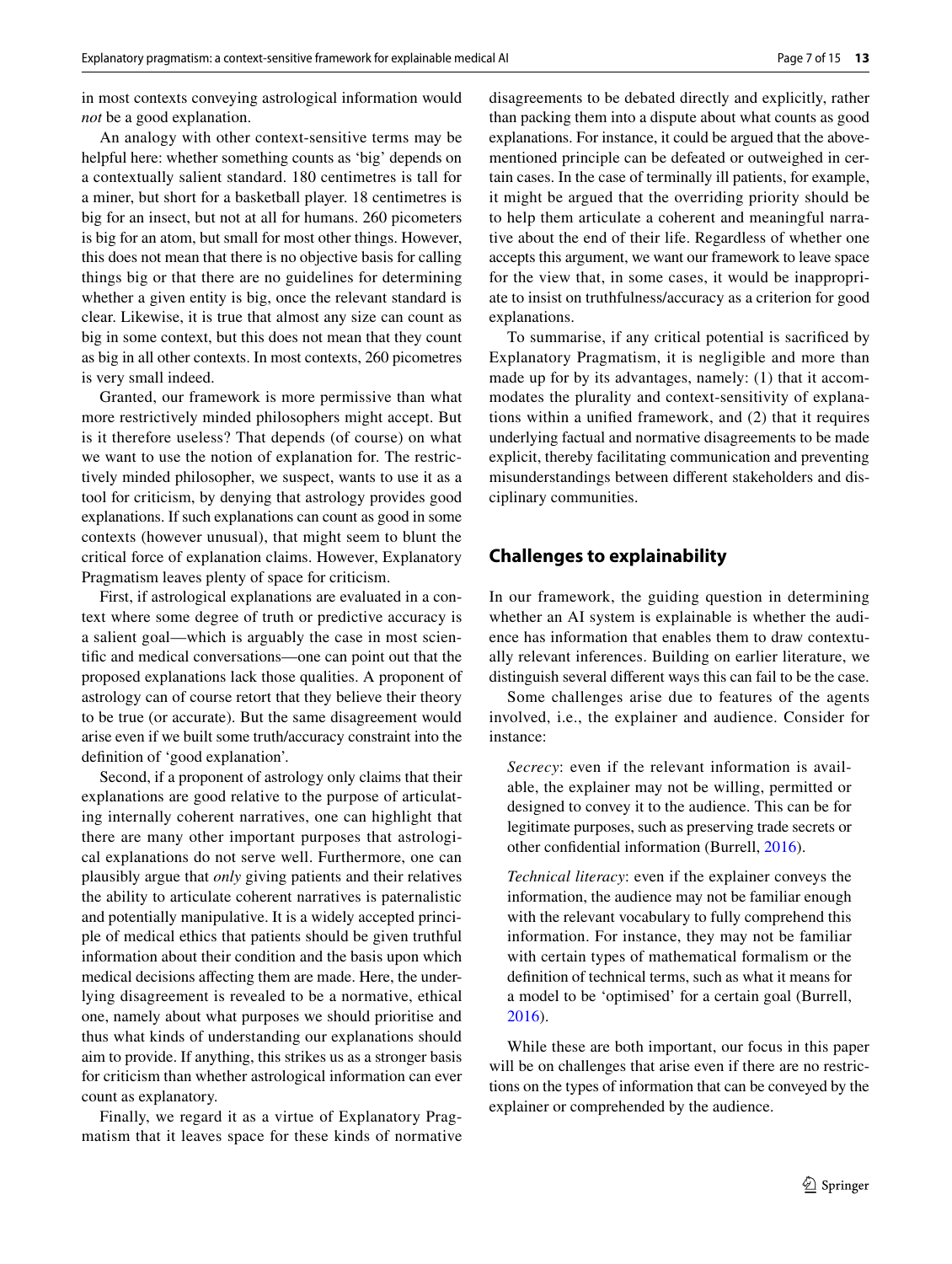A further type of challenge arises due to intrinsic features of the model, in particular its size or complexity:

*Complexity*: even if the audience can comprehend the information, it may be too complex for the audience to effectively and efficiently reason with or about. For instance, advanced machine learning models, such as a deep neural networks or large ensemble models, can take hundreds or thousands of input variables and use these to calculate a highly nonlinear and non-monotonic function (Selbst & Barocas, [2018,](#page-13-18) 1094-96), meaning that there are no simple, overall rules for whether increasing a given input variable will increase or decrease (and by how much) the probability of a given decision.

When a system becomes too large or complex, it can become infeasible for humans to competently draw inferences about its behaviour (at least within timescales that do not defeat the point of automating decision making in the frst place). For instance, it may become infeasible to meaningfully follow and trace how the inputs get transformed into a given output, or to make even qualitative predictions about the behaviour of the system given diferent inputs.

Finally, often the inferences needed to achieve certain goals require relating the model to other relevant informa-tion.<sup>[8](#page-7-0)</sup> We can distinguish two potential problems here.

*Semantic mapping:* even if the audience is able to effectively and efficiently reason about what goes on within the model itself (e.g., how a given decision depends on the input), they may not be able to meaningfully relate this information to any of their other representations. Thus, they are unable to compare and integrate this information with any of their pre-existing knowledge.

*Domain knowledge:* even if the audience is able to relate information about the model to other representations of the world, these representations may not be sufficiently connected to other relevant pieces of background knowledge to allow the audience to competently make the inferences they need to achieve the contextual purpose.

Another way to spell out the diference between the two challenges is this. Semantic mapping concerns the *links between the model and other representations of the world*: the extent to which the audience can translate or interpret information about the model in terms of their other knowledge of the world. By contrast, domain knowledge concerns the *links between these other representations*: the extent to which the audience is able to make further, contextually relevant inferences once they have interpreted the model (or its predictions) in terms of a given set of representations.

Here is a toy example to illustrate this distinction. Suppose we have trained a machine learning system to predict where and when traffic congestion is likely to arise, based on input data from CCTV images of current traffic. We are able to extract the decision rules of the system and discover that predictions of congestion at junction J58 rely on a simple linear rule such that activity in a certain collection of pixels, *F*, makes future congestion at J58 more likely. Consider now three diferent scenarios:

- 1. *F* consists of a difuse collection of pixels from several diferent cameras.
- 2. *F* consists of a region of a specifc camera, depicting the turn-off onto road R15, one of the main roads leading to J58.
- 3. *F* consists of a region of a specifc camera, depicting a car park in a diferent part of the city than J58.

In the first scenario,  $F$  is not related in any meaningful way to the concepts we use to understand traffic flows. Despite the simplicity of this decision rule, it does not help us understand the system's ability to predict congestion at J58. It lacks an adequate semantic mapping.

By contrast, in scenario 2 we are able to relate the decision procedure of the system to our other representations of the traffic system, putting us in a better position to understand the algorithm's predictive power. We can for example infer that it predicts congestion at J58 by monitoring the amount of traffic going onto one of the main roads leading to J58. This in turn allows us to make predictions about the performance of the system under diferent circumstances, e.g. whether it will continue to be reliable if roadworks cause traffic on R15 to be diverted around J58.

However, having a meaningful representation is not sufficient to make these inferences: we also need the right kinds of domain knowledge about how traffic flows work. This is illustrated by scenario 3. Here, *F* does map onto our concepts and representations of the traffic system, so the decision rule has a good semantic mapping. But we lack the domain knowledge to infer what kind of causal chain

<span id="page-7-0"></span><sup>8</sup> Other commentators have emphasised that explainability (or the lack thereof) is often a product of the model's relation to other background information or representations of the world, including Felten ([2017\)](#page-13-15), Selbst & Barocas [\(2018](#page-13-18)), Sullivan [\(2019](#page-14-16)), Zednik [\(2019](#page-14-7)), Heinrichs & Eickhoff ([2020\)](#page-13-27).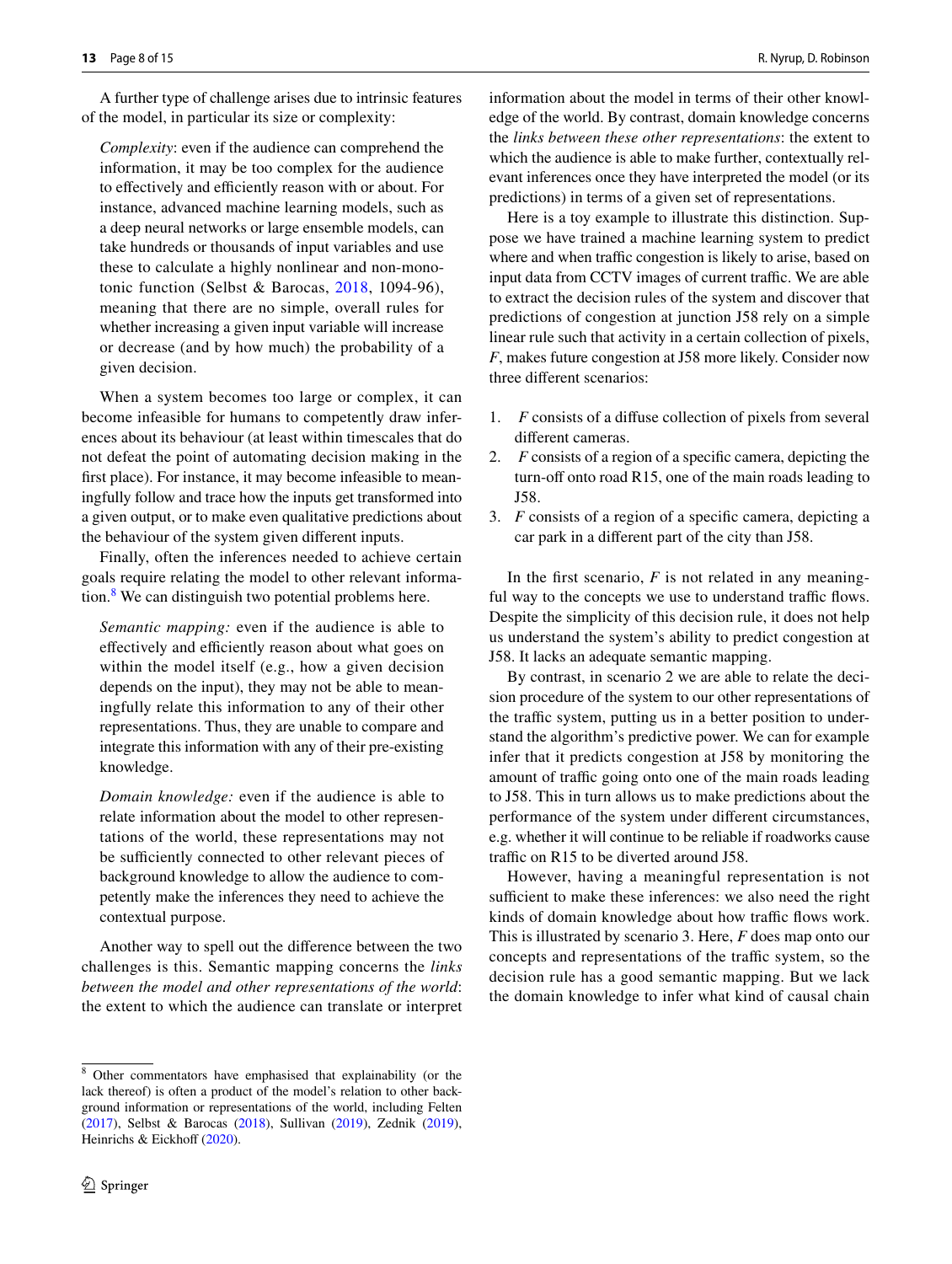might make activity in the parking lot predictively relevant to future congestion at J58.

To summarise, we have distinguished fve potential challenges to explainability: (i) secrecy, (ii) technical illiteracy, (iii) complexity, (iv) inadequate semantic mapping, and (v) lack of relevant domain knowledge.<sup>9</sup> What they have in common is that they in some way or another limit what inferences can be drawn in relation to the system or its decisions.

Improving the explainability of a system can involve overcoming any of these challenges. For instance, if technical literacy poses a challenge, improving explainability might involve high-level explanations of the nature and limitations of machine learning, while, if complexity is the issue, it may be possible to provide some kind of simplifed (e.g., partial, localised or approximate) representation of the model or the relation between its inputs and outputs. $10$  Similarly, if semantic mapping or domain knowledge is the issue, what is needed may be explanations of how the model relates to model-external features of the world. Furthermore, as highlighted in "[Explanatory Pragmatism](#page-4-1)", sometimes the best way to improve explainability will involve changes to the model or improving the audience's inferential abilities, rather than providing explanations. Overall, whether any of these potential challenges in fact undermine the explainability of a system, and how best to overcome them, depends on the salient purposes, the audience's background knowledge and other factors shaping their inferential abilities.

# <span id="page-8-0"></span>**Purposes and audiences in medical AI**

In this section we illustrate how our framework can be applied within the medical context, by using it to evaluate the explainability of the consciousness recovery prediction model introduced in the "[Introduction](#page-0-2)". We start by reviewing why the authors regard this model as explainable. We then consider three salient purposes for making this model explainable: (i) further research, (ii) deployment decisions and (iii) clinical reasoning. While we do not provide an exhaustive analysis of what explainability would amount to in each case (that would go far beyond the scope of a single paper), we aim to illustrate the fexibility of our framework by identifying the varying requirements for explainability that arise across these contexts. Finally, we briefy summarise and discuss some further lessons from these analyses ("[Summary](#page-11-0)").

#### **Explainability in Song et al.**

Song et al. highlight three factors in support of their claim that their model is "interpretable". First, their model is fairly simple: in fact, it consists of a linear function of just nine input features. Moreover, they were able to use a technique called Signifcant Multivariate Correlation (sMC) to estimate the relative importance of each input feature for the model's predictions. Second, the input features of the model represent either clinical characteristics (aetiology, patient age and duration of condition) or features of the patient's brain activity extracted from an fMRI scan of the patient. The latter represent either activity in specifc well-defned brain areas or the functional connectivity between these brain areas. These include, for instance, areas in the default motor network (DMN), the executive control network (ECN) and the functional connectivity between parts of these two networks. Third, the authors highlight in their Discussion section that some of these brain areas have been related to disorders of consciousness in previous studies. In particular, they highlight that correct communication between DMN and ECN is "thought to be very important for optimal information integration and cognitive functioning" (p. 20) and that "A recent study reported that negative functional connectivities between the default mode network and the task-positive network were only observed in patients who recovered consciousness and in healthy controls, whereas positive values were obtained in patients with impaired consciousness" (p. 20).

In terms of the typology developed in "[Challenges to](#page-6-0) [explainability"](#page-6-0), what the authors are pointing out is that their model has

- (a) Low complexity: the model is simple, and it is easy to determine the contributions each feature makes to model predictions;
- (b) a good semantic mapping: the input features represent the world in the same way that a human neuroscientist would;
- (c) at least some domain knowledge connections: the authors were able to reason about the relation between their results and previous studies of the neural mechanisms involved in DoC.

<span id="page-8-1"></span> $\overline{9}$  A further challenge arises for systems that continue to change whilst being deployed, e.g., due to online-learning or frequent manual updates. Here, even if an explanation can be given at one time, the system may change in ways that render the explanation it provides no longer adequate. We will not discuss this challenge further.

<span id="page-8-2"></span> $10$  See Erasmus et al. ([2020\)](#page-13-28) for a useful typology of this type of explanation.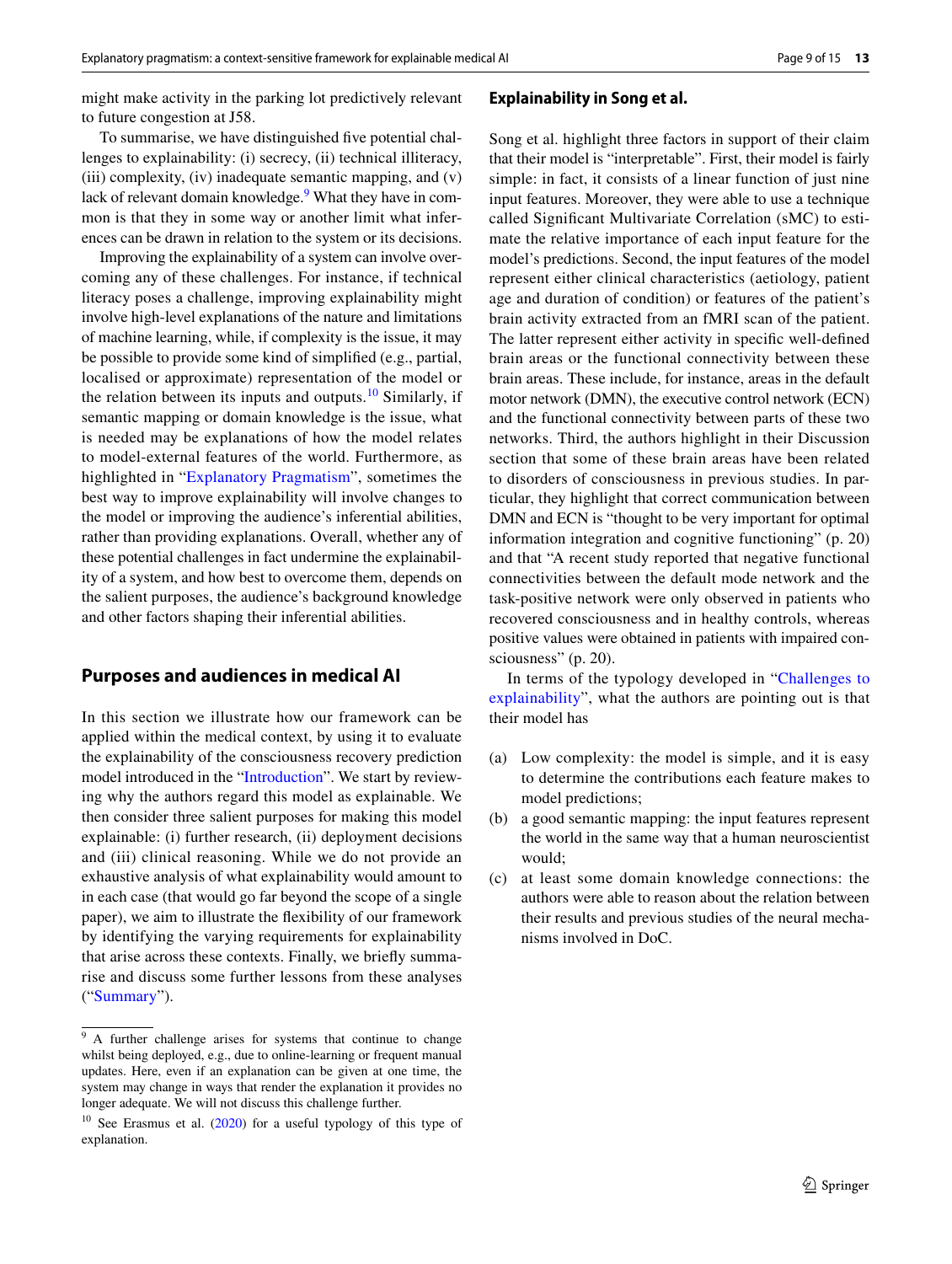Is this enough to make the model (or its decisions) explainable? As we have argued, this question cannot be fruitfully addressed in isolation from any particular contextual purpose that a given audience needs to achieve.

Song et al. mention two audiences that could beneft from the explainability of their model: scientists and physicians (p. 21). They also suggest a purpose, namely to "reassure [them] about the significance of different predictors" (ibid.). However, there are arguably many diferent reasons these audiences might need such reassurance. For the purposes of our analysis, we distinguish three salient (but non-exhaustive) purposes.<sup>11</sup> First, we assume that by 'scientists', the authors mainly have in mind medical researchers and neuroscientists who need to use or build on the results of this study for further research on DoC. Second, for physicians, we consider two potential purposes: deployment decisions and clinical reasoning.

## **Further research**

For the purpose of conducting further research, the relevant inferential abilities that researchers need include being able to see how the results of this study relate to other literature on the neural mechanisms involved in DoC. For instance, scientists need to be able to reason about the theoretical implications of the correlations found by Song et al., and to evaluate whether these are consistent with previous research. The model seems well-suited for this: frst, the low complexity makes it easy to identify and reason about the implications of the correlations built into the model (or at least, easier than if it had been a high-dimensional model with many nonlinear interactions between the input features); second, the semantic mapping makes it easy to compare the model to other relevant studies, as the authors themselves do.

Thus, for the purpose of conducting further research by an audience of medical researchers and neuroscientists,

the model can plausibly be said to have a high degree of explainability.

Interestingly, in the research context, more extensive semantic mappings (or more extensive domain knowledge) might detract from other important goals. Though a key to efective explanations of machine learning systems is integration of their outputs with existing knowledge (Gil, [2021](#page-13-29)), in many cases, the aim of using machine learning in research is to discover *new* correlations that extend or contradict our existing beliefs. Thus, there is a potential trade-off here. On the one hand, if we were to always insist on complete semantic mappings so that all aspects of the model could be tied neatly to our existing understanding, we would miss out on new discoveries. On the other hand, if a new correlation cannot be related in any way to existing knowledge, how would we be able to recognise or make sense of it?

Exactly how to balance this trade-off will involve contextual value judgements. In more exploratory research, a quite minimal semantic mapping may suffice, as developing more detailed understandings can be left for future research. In deployed contexts, where the health of patients is on the line and novel discoveries are at most a secondary concern, it is probably best to skew conservatively towards integration with accepted knowledge and clinical practice. However, as we emphasised in ["A framework for explainable AI](#page-2-0)", the Explanatory Pragmatism framework is not designed to directly adjudicate such decisions, but rather to help make explicit the value judgements involved.

#### **Deployment decisions**

In some contexts, physicians will have to make decisions about whether to deploy the model in a new hospital, either individually or in the role of a hospital administrator or health policy advisor (such as Chief Medical Officers in the UK). To constrain the case, let us assume that the population at the new hospital difers in a number of potentially relevant factors (in, for example, genetic characteristics, socioeconomic status, age distribution, environmental exposures, etc.) from the population the model was tested on. We will also assume that the decision specifcally concerns whether to deploy the model now, in its current form, or to wait for the model to be tested and possibly retrained on data from the new application context. The latter option would, of course, reduce the risk but gathering new data would also be costly and time-consuming, thus delaying any potential benefts that could be gained from the system.

For this purpose, the inferential capacities needed include being able to determine how likely the model is to perform reliably in this new setting and to evaluate the overall risks and benefts deploying the model would entail. This is necessary to decide, e.g., whether decisions to remove life sustaining interventions can responsibly be based on, or at least

<span id="page-9-0"></span><sup>&</sup>lt;sup>11</sup> We say non-exhaustive, as there are certainly other audiences and purposes for which explanations can be required. For reasons of space we have chosen to focus on a few in order to illustrate the utility of our framework. However, it is worth briefy mentioning two further important purposes that have been highlighted as motivations for requiring explainability in medical contexts. First, enabling patientcentred care and patient autonomy through informed consent and shared decision-making practices arguably requires its own type of explainability (Bjerring & Busch, [2020;](#page-12-9) Keeling and Nyrup, manuscript). Second, the issue of algorithmic bias remains an important problem (Buolamwini & Gebru, [2018;](#page-12-10) Crawford, [2017\)](#page-13-30). For example, in medical contexts, algorithms have been found to systematically underestimate the healthcare needs of Black patients relative to white patients (Benjamin, [2019;](#page-12-11) Obermeyer et al., [2019\)](#page-13-31). Explanations that describe the construction and workings of AI systems are arguably an important tool for the purpose of auditing and ensuring fair systems, for which the relevant audiences include designers, regulators and potentially the wider public. Exploring the implications of our framework for these is an important task for future research.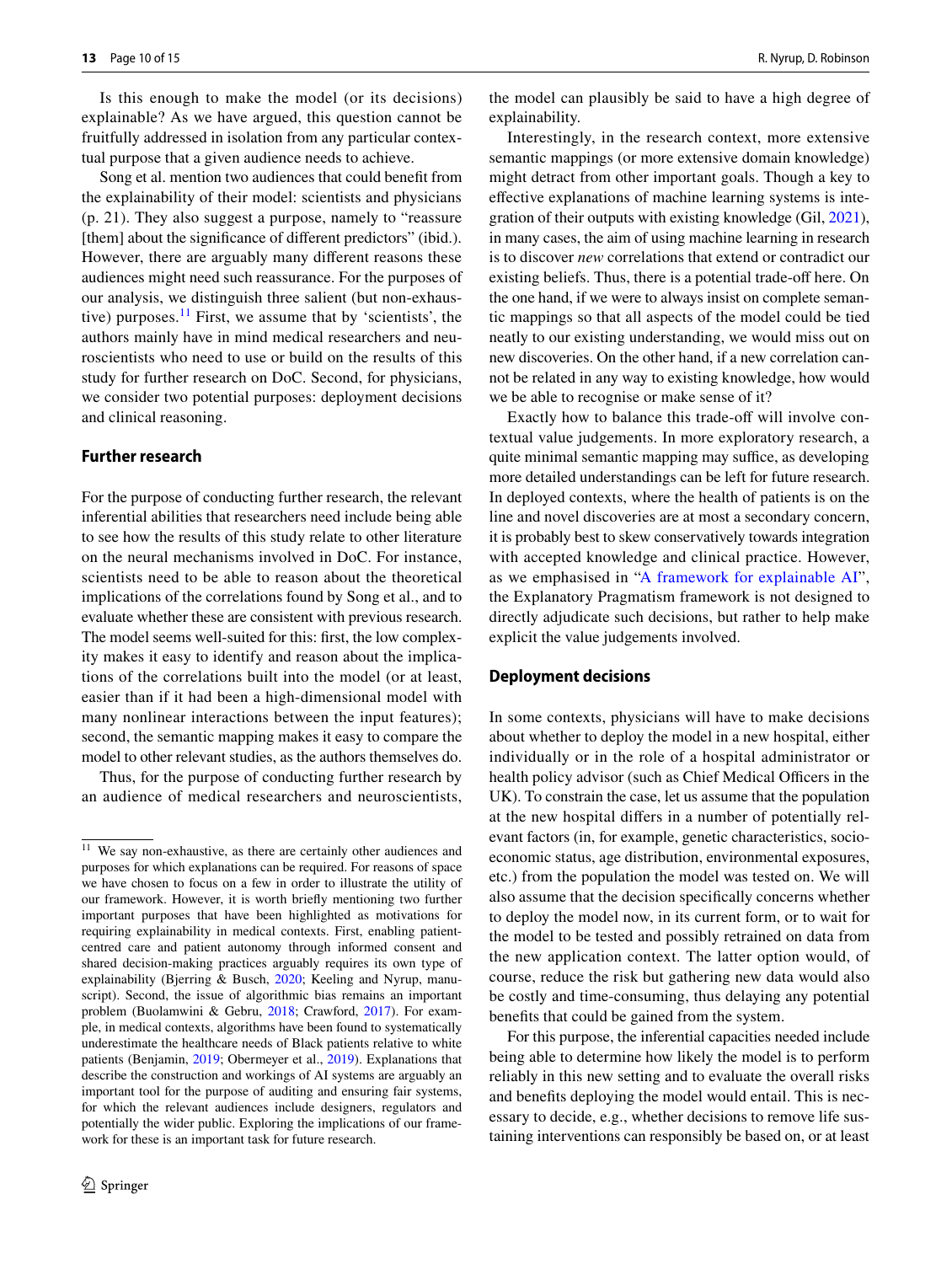informed by, the model's predictions. As we have stipulated, the physician needs to be able to determine this from an explanation of the current model rather than by testing or retraining the model on new data. However, the model did achieve a high predictive performance at the hospitals in both Beijing and Guangzhou. The question, then, is whether the physician is warranted in expecting a similarly high performance in the new population. In other words, does she have good reason to believe that the correlations that the model relies on, e.g. between activation in the default motor network and consciousness recovery, also obtain at the new hospital?

Inferences about whether the results from a given study apply in a new context are called *extrapolation* in philosophy of science, where their logic has been extensively studied.<sup>12</sup> A general lesson from this literature is that extrapolation always relies on some background knowledge or theory, in addition to information about the results in the study population. In simple cases, we might know that two populations are generally similar (e.g. if one is a representative sample of the other). However, in cases like the one considered here, where the populations are known to be dissimilar, more detailed information about the conditions underwriting the performance achieved in the study population is required. For instance, there may be features of the study population that were necessary for producing a given correlation that are missing in the target population. Similarly, there may be additional features of the target population that modulate or block the same correlations from obtaining. Without a good understanding of which features could infuence the correlations that the model relies on, it is difficult to make reliable inferences about whether any of the known diferences between the two populations are likely to affect the model's performance and, similarly, if there are any unknown diferences that might be relevant.

Returning to the consciousness recovery model, to be warranted in applying the model at the new hospital a physician needs some information about the world, namely what neural mechanisms and processes that underpin the correlations embedded in the model. Despite the simplicity of these correlations, they may nonetheless be the result of highly complex neural processes involving many features not represented in the model itself. For instance, as noted above, one of the most important predictors in the model is activity in certain areas within the DMN and their functional connectivity to areas in the ECN. However, the interpretation of DMN activity remains controversial within neuroscience (e.g. Harrison et al., [2008](#page-13-32)). A number of factors, both physiological and environmental, have been shown to afect baseline DMN activity. These include childhood poverty (Sripada et al., [2014\)](#page-14-17), being an experienced meditator (Brewer et al.,  $2011$ ), off-task thought and mind wandering (Zhang et al., [2019](#page-14-18)), depression (Wise et al., [2017](#page-14-19)), antidepressants (Posner et al., [2013\)](#page-13-33), systemic inflammation (Marsland et al., [2017\)](#page-13-34), Alzheimer's and cognitive decline (Zhang et al., [2020](#page-14-20)). It is possible that these factors could change DMN activity post-DoC as well. Thus, if the distribution of these factors—or other currently unknown factors afecting baseline DMN—difers signifcantly between the study and target population, this could invalidate the model's predictions. Even if overall predictive accuracy remains similar, there may be sub-populations within the target population for whom the model's performance declines signifcantly.

The point is, given the current state of neuroscientifc knowledge we simply do not know whether this will be the case. Thus, due to this lack of domain knowledge, we cannot explain the reliability of the model sufficiently well to allow physicians making deployment decisions to fully determine whether Song et al.'s model is likely to perform well in new contexts. So, for the purpose of deployment decisions to new populations, the model is not fully explainable. This is not to say that it is completely *un*explainable. As the above discussion illustrates, the semantic mapping together with our existing domain knowledge does allow us (at least to some extent) to reason about what the potential risk factors are. Whether this is sufficient to warrant deploying the model in a given setting will depend on the other potential risks and benefts at stake in that context.

## <span id="page-10-0"></span>**Clinical reasoning**

Where the model is deployed in clinical practice, physicians who will be relying on its predictions face a further challenge, namely how to integrate these predictions with other pieces of evidence into their overall clinical reasoning. For example, suppose that in addition to the predictions of Song et al.'s model, the clinician also orders a blood test for a certain enzyme which (let us assume) is known to correlate with consciousness recovery. If the model predicts a low score for consciousness recovery, but the blood test comes back positive for a given patient, is this sufficient to dismiss the model's prediction? Similarly, if the blood test and the model's predictions are both positive, should that make the clinician extra confdent? If so, by how much? For instance, if the model predicts a high score of 18 for one patient who tests negative for the enzyme, while another patient receives a lower prediction of 13 but tests positive for the enzyme, who should we prioritise for therapeutic interventions?

<span id="page-10-1"></span> $12$  See e.g. Steel [\(2007](#page-14-21)), Cartwright ([2011,](#page-12-13) [2013](#page-12-14)) and Khosrowi ([2019\)](#page-13-35) for general discussion, and Pietsch [\(2015](#page-13-36), [2016\)](#page-13-37) and Northcott [\(2020](#page-13-38)) for analyses focused on machine learning and data-driven modelling. The extent to which a result can be extrapolated to new contexts is sometimes called its 'external validity'.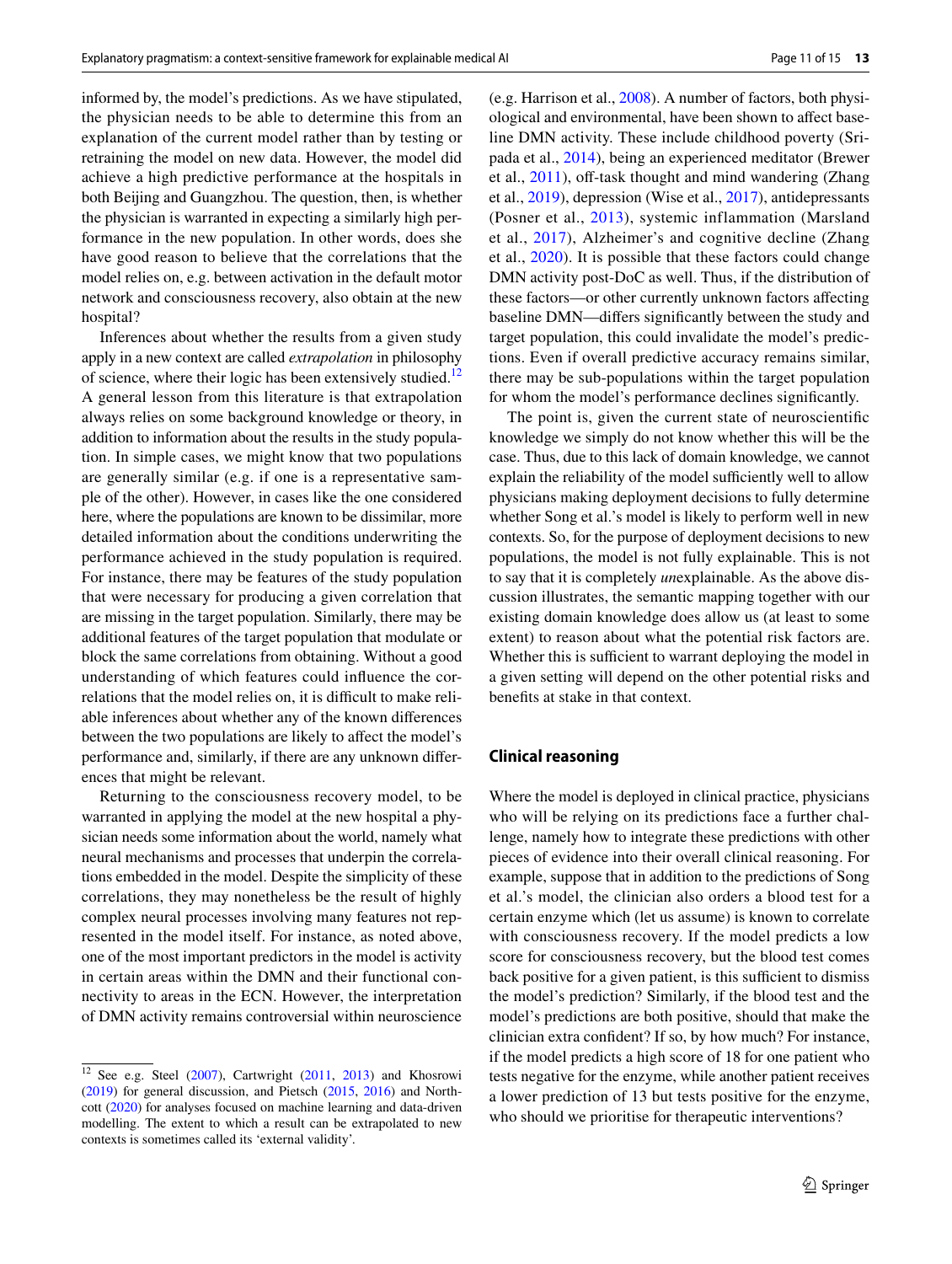For the purpose of clinical reasoning, then, a salient contextual purpose is to make inferences about how to integrate the predictions of the model with other pieces of evidence. We outline two challenges to achieving this.

The frst concerns how probabilistically independent the two types of evidence are, i.e. whether knowing the result of one makes the other more likely to be observed. For instance, if the enzyme turns out to be produced by the types of brain activity that the model relies on, observing both together would be less surprising and therefore add less confrmation. By contrast, if the enzyme is produced by a completely separate physiological process, consilience between the two pieces of evidence might signifcantly increase our confdence in the prediction. Now, for any two types of evidence it may of course be possible to do additional testing to estimate how much they correlate. However, if this has to be done for many diferent types of evidence, the combinatorial explosion would quickly make this strategy infeasible. Additional knowledge about the biological mechanisms underlying these correlations—as in the example above can help overcome this challenge, allowing the physicians to reason about which pieces of evidence are more likely to be dependent. Here it is a lack of domain knowledge that limits explainability.

The second challenge is that these types of formal knowledge may not be sufficient to figure out how to weigh the information provided by these machine learning models, even once validated. Some clinicians (e.g. see Norman, [2006;](#page-13-39) Chin-Yee & Upshur, [2018\)](#page-12-15) maintain that experiential knowledge has been underemphasized in the teaching of clinical reasoning. Clinical practice is not just a matter of explicitly reasoning through the evidence, but also relies on recognition and clinical judgement. The latter is based on tacit knowledge which can arguably only be developed through practical experience. Thus, in addition to formal explanations, practical work is likely needed to help clinicians develop sufficient experience of how to integrate machine learning models into clinical practice, including how to weigh their predictions against other types of evidence and judgment that are available to them. As this experience develops, clinicians may in turn discover further knowledge gaps that need to be flled in order to improve their understanding of machine learning models. Thus, there will likely be an iterative interplay between formal explanation and clinical experience, through which new requirements for explanation will need to be developed and discovered.

An illustration of what this might mean in practice is given by the case study by Sendak et al. ([2020\)](#page-14-5) discussed in ["Current directions in Explainable AI](#page-1-1)". In this case study, a specialised team of two nurses was trained to continuously monitor their deployed machine learning model and translate its outputs into actions for the diferent medical specialists treating the patient. This translational work is non-trivial. These nurses' specialisation consisted not just in their formal knowledge of the model, but also their clinical experience of working with the model in practice. This was critical to ensure that the requirements for explanation are fully discovered and realised.

So, for the purpose of clinical reasoning, the model by Song et al. is not fully explainable. In order to make it more explainable, additional domain knowledge is needed in order to weigh the predictions against other clinical evidence and further practical and experiential knowledge of working with the model.

## <span id="page-11-0"></span>**Summary**

The preceding analyses illustrate some (though not all) of the ways context and audience matters to whether an AI system counts as explainable. For the purpose of further research, we saw that the low complexity of the consciousness recovery model and its good semantic mapping made it sufficiently explainable. The limited available domain knowledge did not pose a challenge to explainability in this context. This turned out not to be the case for the other two purposes. In the case of deployment decisions, what was lacking was knowledge of the support factors that underpin the reliability of the model's prediction and how these support factors relate to the potential deployment population. In the case of clinical reasoning, there was insufficient knowledge about the relationship between the biological mechanisms that this model relies on and those that are measured by other kinds of evidence. Thus, although the lack of explainability in both cases stemmed from limited domain knowledge, diferent kinds of domain knowledge was lacking in each case. We also highlighted a further challenge in the case of clinical reasoning, namely that clinicians often also need certain kinds of practical and experiential knowledge to integrate new forms of evidence into their decisionmaking processes.

# **Conclusion**

In this paper, we have proposed a pragmatist account of AI explainability. We have used it to classify five distinct challenges to explainability, as well as to elucidate the requirements for adequate explanations that arise in medical contexts with regards to three diferent purposes.

A key takeaway from our analysis is that the problem(s) of explainability cannot be exhaustively solved in the abstract. There is not going to be a single approach to XAI that can simply be applied off-the-shelf to generate adequate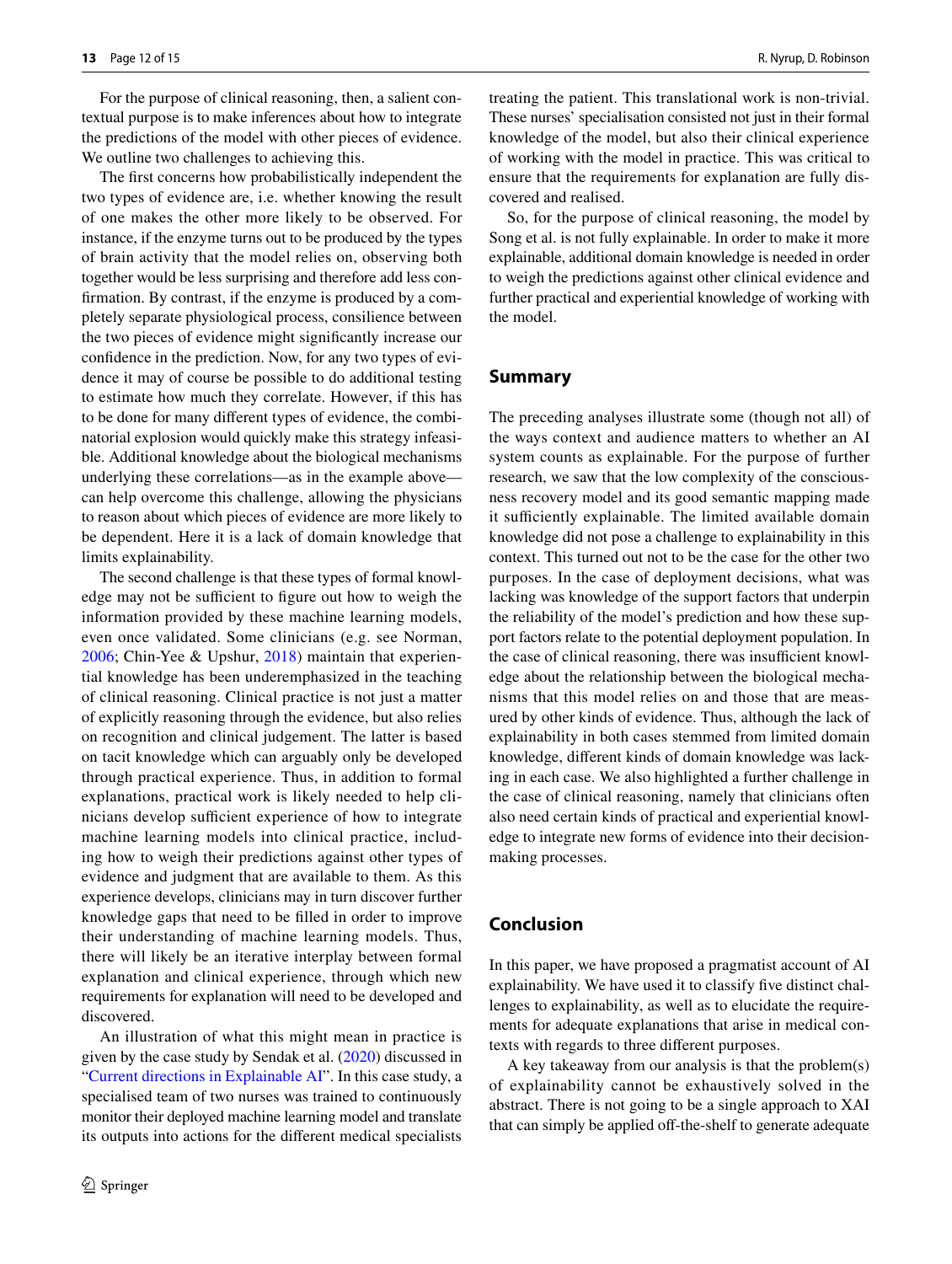explanations for any given AI system. Close attention to the context of application is necessary. In particular, we have highlighted three types of contextual detail that need to be considered. First, explainability on our account is relative to a specifc audience and purpose. A strength of our framework is that it makes visible disagreement about which purposes are important and provides a way of analysing what is needed from explanations for each. Second, challenges to explainability often stem from the state of our domain knowledge, rather than (merely) the intrinsic complexity of the model or the limitations of the explainer or audience. Finally, as we discussed in relation to clinical reasoning, certain kinds of experiential knowledge are often necessary for a given audience to obtain the necessary inferential abilities, in addition to formal explanations.

Thus, a context-sensitive and iterative approach to the discovery and development of explainability requirements will often be needed. As we have argued, the framework defended in this paper is both unifed and fexible enough to guide such explorations.

**Acknowledgements** We are very grateful to Bennett Holman, Joe Scarpa, Donal Khosrowi and Sarah Wieten for detailed comments on drafts of this paper, and also to Joe Scarpa for very helpful insights regarding the DoC case study. Parts of this paper has previously been presented at the following venues: Explainable AI Workshop, University of Copenhagen; Centre for Humanities Engaging Science and Society, Durham University; British Society for the Philosophy of Science 2019 Annual Conference; Healthy Aging Special Interest Group, Dyson School of Design Engineering, Imperial College London; and Nokia Bell Labs, Cambridge. We thank the audiences at all of these occasions for their feedback and discussion.

**Author contributions** Both authors contributed equally to the conception, drafting and editing of the article. They are joint frst authors.

**Funding** This research was funded by the Wellcome Trust [213660/Z/18/Z], the Leverhulme Trust, through the Leverhulme Centre for the Future of Intelligence [RC-2015-067] and Microsoft Research through its PhD Scholarship Programme.

**Data availability** Not applicable.

**Code availability** Not applicable.

## **Declarations**

**Conflict of interest** The authors have no relevant fnancial or non-fnancial interests to disclose.

**Open Access** This article is licensed under a Creative Commons Attribution 4.0 International License, which permits use, sharing, adaptation, distribution and reproduction in any medium or format, as long as you give appropriate credit to the original author(s) and the source, provide a link to the Creative Commons licence, and indicate if changes were made. The images or other third party material in this article are included in the article's Creative Commons licence, unless indicated otherwise in a credit line to the material. If material is not included in the article's Creative Commons licence and your intended use is not permitted by statutory regulation or exceeds the permitted use, you will need to obtain permission directly from the copyright holder. To view a copy of this licence, visit<http://creativecommons.org/licenses/by/4.0/>.

# **References**

<span id="page-12-8"></span>Austin, J. L. (1962). *How to do things with words*. Clarendon Press.

- <span id="page-12-11"></span>Benjamin, R. (2019). Assessing risk, automating racism. *Science, 366*, 421–422.<https://doi.org/10.1126/science.aaz3873>
- <span id="page-12-7"></span>Besold, T.R. and Uckelman, S.L. 2018. The what, the why, and the how of explanations in automated decision-making. [https://arXiv.](arXiv:1808.07074) [org/1808.07074](arXiv:1808.07074)
- <span id="page-12-3"></span>Biran, O., & Cotton, C. (2017). Explanation and justification in machine learning: A survey. *IJCAI-17 Workshop on Explainable Artifcial Intelligence (XAI).* Accessed 1 July 2018. [http://www.cs.](http://www.cs.columbia.edu/~orb/papers/xai_survey_paper_2017.pdf) [columbia.edu/~orb/papers/xai\\_survey\\_paper\\_2017.pdf](http://www.cs.columbia.edu/~orb/papers/xai_survey_paper_2017.pdf)
- <span id="page-12-9"></span>Bjerring, J. C., & Busch, J. (2020). Artifcial intelligence and patientcentred decision-making. *Philosophy & amp*; Technology. [https://](https://doi.org/10.1007/s13347-019-00391-6) [doi.org/10.1007/s13347-019-00391-6](https://doi.org/10.1007/s13347-019-00391-6)
- <span id="page-12-12"></span>Brewer, J. A., Worhunsky, P. D., Gray, J. R., Tang, Y., Weber, J., & Kober, H. (2011). Meditation experience is associated with diferences in default mode network activity and connectivity. *PNAS, 108*(50), 20254–20259. <https://doi.org/10.1073/pnas.1112029108>
- <span id="page-12-10"></span>Buolamwini, J and Gebru, T. (2018) Gender shades: Intersectional accuracy disparities in commercial gender classifcation." *Proceedings of Machine Learning Research* 81:1–15. Accessed 20 Apr 2021. [https://proceedings.mlr.press/v81/buolamwini18a/](https://proceedings.mlr.press/v81/buolamwini18a/buolamwini18a.pdf) [buolamwini18a.pdf](https://proceedings.mlr.press/v81/buolamwini18a/buolamwini18a.pdf).
- <span id="page-12-1"></span>Burrell, J. (2016). How the machine 'thinks': Understanding opacity in machine learning algorithms. *Big Data & amp*; Society. [https://](https://doi.org/10.1177/2053951715622512) [doi.org/10.1177/2053951715622512](https://doi.org/10.1177/2053951715622512)
- <span id="page-12-6"></span>Cai, C.J., Reif, E., Hegde, N., Hipp, J., Kim, B., Smilkov, D., Wattenberg, M., Viegas, F., Corrado, G.S., Stumpe, M.C. and Terry, M., 2019. Human-centered tools for coping with imperfect algorithms during medical decision-making. In *Proceedings of the 2019 CHI Conference on Human Factors in Computing Systems* (pp. 1-14).
- <span id="page-12-5"></span>Camburu, O.M., Giunchiglia, E., Foerster, J., Lukasiewicz, T. and Blunsom, P., 2019. Can I trust the explainer? Verifying post-hoc explanatory methods. *arXiv preprint*[.https://arXiv.org/1910.02065](arXiv:1910.02065)
- <span id="page-12-13"></span>Cartwright, N. (2011). A philosopher's view of the long road from RCTs to efectiveness. *The Lancet, 377*, P1400–P1401. [https://](https://doi.org/10.1016/S0140-6736(11)60563-1) [doi.org/10.1016/S0140-6736\(11\)60563-1](https://doi.org/10.1016/S0140-6736(11)60563-1)
- <span id="page-12-14"></span>Cartwright, N. (2013). Presidential address: Will this policy work for you? Predicting efectiveness better: How philosophy helps. *Philosophy of Science, 79*, 973–989. [https://doi.org/10.1086/](https://doi.org/10.1086/668041) [668041](https://doi.org/10.1086/668041)
- <span id="page-12-2"></span>Castelvecchi, D. (2016). Can we open the black box of AI? *Nature, 538*(7623), 20–23. <https://doi.org/10.1038/538020a>
- <span id="page-12-4"></span>Chakraborty, S., Tomsett, R., Raghavendra, R., Harborne, D., Alzantot, M., Cerutti, F. et al 2018. Interpretability of deep learning models: A survey of results. *2017 IEEE SmartWorld, Ubiquitous Intelligence & Computing, Advanced & Trusted Computed, Scalable Computing & Communications, Cloud & Big Data Computing, Internet of People and Smart City Innovation (SmartWorld/SCALCOM/UIC/ATC/CBDCom/IOP/SCI).* [https://](https://doi.org/10.1109/UIC-ATC.2017.8397411) [doi.org/10.1109/UIC-ATC.2017.8397411](https://doi.org/10.1109/UIC-ATC.2017.8397411)
- <span id="page-12-0"></span>Chen, S. 2018. Doctors said the coma patients would never wake. AI said they would - and they did. *South China Post*. Accessed 1 July 2018. [https://www.scmp.com/news/](https://www.scmp.com/news/china/science/article/2163298/doctors-said-coma-patients-would-never-wake-ai-said-they-would) china/science/ artic [le/2163298/doctors-said-](https://www.scmp.com/news/china/science/article/2163298/doctors-said-coma-patients-would-never-wake-ai-said-they-would) coma-patie [nts-would-never-wake-ai-said-they-would](https://www.scmp.com/news/china/science/article/2163298/doctors-said-coma-patients-would-never-wake-ai-said-they-would)
- <span id="page-12-15"></span>Chin-Yee, B., & Upshur, R. (2018). Clinical judgement in the era of big data and predictive analytics. *Journal of Evaluation in Clinical Practice, 24*, 638–645.<https://doi.org/10.1111/jep.12852>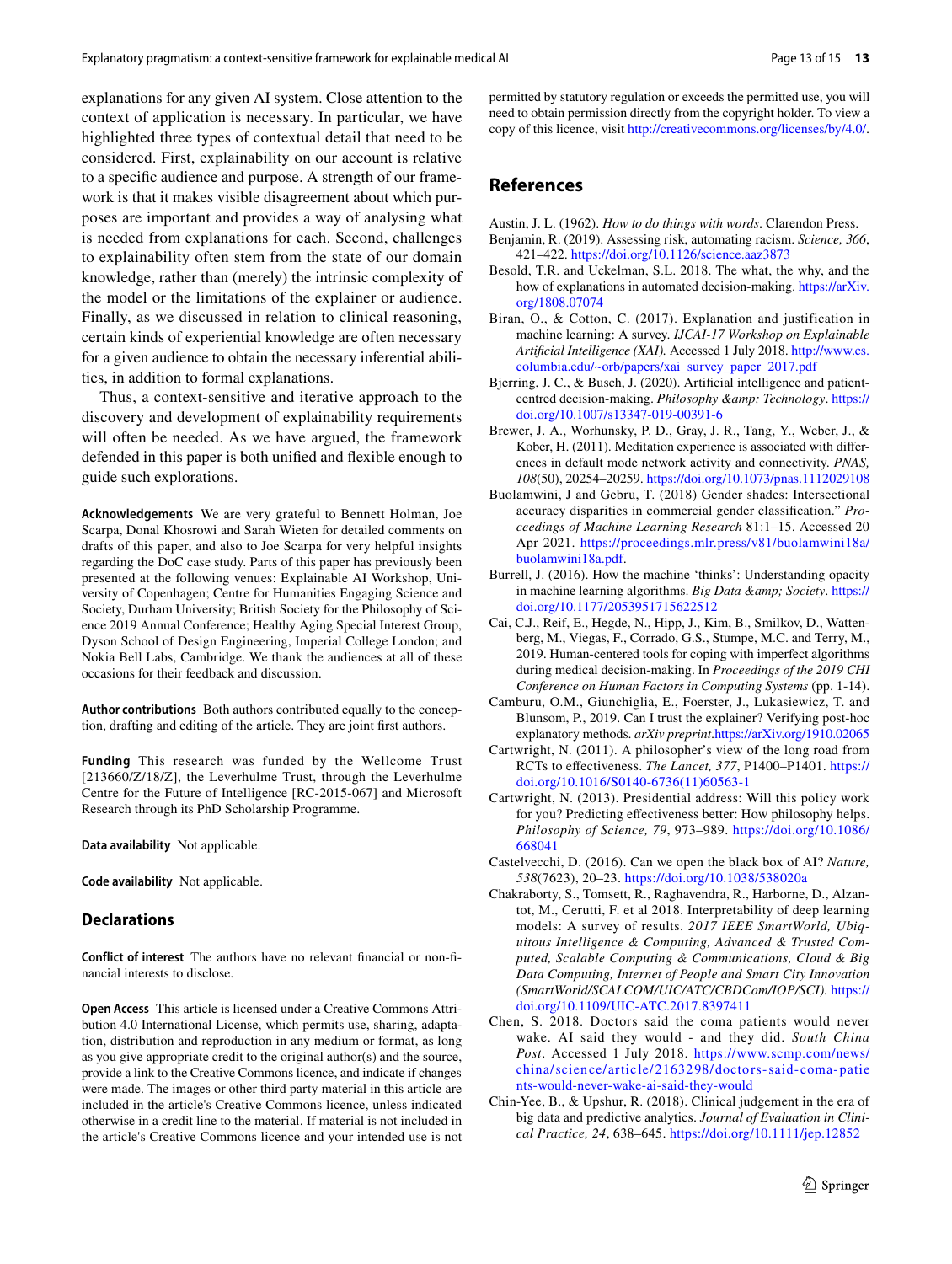- <span id="page-13-21"></span>Craver, C. (2014). The ontic conception of scientifc explanation. In Andreas Hütteman & Marie Kaiser (Eds.), *Explanation in the biological and historical sciences.* Springer.
- <span id="page-13-30"></span>Crawford, K. 2017. The trouble with bias. NIPS 2017 keynote address. Retrieved 29 June 2021 from [https://www.youtube.](https://www.youtube.com/watch?v=fMym_BKWQzk) [com/watch?v=fMym\\_BKWQzk](https://www.youtube.com/watch?v=fMym_BKWQzk).
- <span id="page-13-23"></span>de Regt, H. (2017). *Understanding scientifc understanding*. OUP.
- <span id="page-13-2"></span>Doshi-Velez, F. and Kim, B. (2017). Towards a rigorous science of interpretable machine learning. *arXiv preprint*,[https://arXiv.](arXiv:1702.08608) [org.1702.08608](arXiv:1702.08608)
- <span id="page-13-28"></span>Erasmus, A., Brunet, T. D. P., & Fish, E. (2020). What is interpretability? *Philosophy & amp*; *Technology*. [https://doi.org/10.1007/](https://doi.org/10.1007/s13347-020-00435-2) [s13347-020-00435-2](https://doi.org/10.1007/s13347-020-00435-2)
- <span id="page-13-15"></span>Felten, E. 2017 What does it mean to ask for an 'explainable' algorithm?", *Freedom to Tinker (blog)*, 31 May 2017. Accessed 1 Aug 2019. [https://freedom-to-tinker.com/2017/05/31/what](https://freedom-to-tinker.com/2017/05/31/what-does-it-mean-to-ask-for-an-explainable-algorithm/)[does-it-mean-to-ask-for-an-explainable-algorithm/](https://freedom-to-tinker.com/2017/05/31/what-does-it-mean-to-ask-for-an-explainable-algorithm/)
- <span id="page-13-22"></span>Franco, P. L. (2019). Speech act theory and the multiple aims of science. *Philosophy of Science, 86*, 1005–1015. [https://doi.org/](https://doi.org/10.1086/705452) [10.1086/705452](https://doi.org/10.1086/705452)
- <span id="page-13-14"></span>Genin, K., & Grote, T. (2021). Randomized controlled trials in medical AI: A methodological critique. *Philosophy of Medicine, 2*, 1–15.<https://doi.org/10.5195/POM.2021.27>
- <span id="page-13-10"></span>Ghorbani, A., Wexler, J., Zou, J. and Kim, B. 2019. Towards automatic concept-based explanations. *arXiv preprint*.[https://arXiv.](arXiv:1902.03129) [org/1902.03129](arXiv:1902.03129)
- <span id="page-13-29"></span>Gil, Yolanda (2021) 'Accelerate programme: An AI revolution in science? Using machine learning for scientifc discovery' [Panel Discussion]. University of Cambridge. 26 April.
- <span id="page-13-0"></span>Gray, A. 2018 7 Amazing ways artifcial intelligence is used in healthcare, *World Economic Forum*, 20 September 2018. Accessed 1 July 2018. [https://www.weforum.org/agenda/2018/](https://www.weforum.org/agenda/2018/09/7-amazing-ways-artificial-intelligence-is-used-in-healthcare) [09/7-amazing-ways-artificial-intelligence-is-used-in-healthcare](https://www.weforum.org/agenda/2018/09/7-amazing-ways-artificial-intelligence-is-used-in-healthcare)
- <span id="page-13-3"></span>Guidotto, R., Monreale, A., Ruggieri, S., Turini, F., Giannotti, F., & Pedreschi, D. (2018). A survey of methods for explaining black box models. *ACM Computing Surveys, 51*, 93. [https://doi.org/](https://doi.org/10.1145/3236009) [10.1145/3236009](https://doi.org/10.1145/3236009)
- <span id="page-13-4"></span>Gunning, D., & Aha, D. W. (2019). DARPA's explainable artifcial intelligence (XAI) programme. *AI Magazine, 40*, 44–58. [https://](https://doi.org/10.1609/aimag.v40i2.2850) [doi.org/10.1609/aimag.v40i2.2850](https://doi.org/10.1609/aimag.v40i2.2850)
- <span id="page-13-32"></span>Harrison, B.J., Pujol, J., Lopez-Sola, M., Hernandez-Ribas, R., Deus, J., Ortiz, H. et al. 2008. Consistency and functional specialization in the default mode network. Accessed 20 Jan 2021. *PNAS* 105:9781–9786.
- <span id="page-13-13"></span>Heaven, W. 2020. New standards for AI clinical trials will help spot snake oil and hype. *MIT Technology Review.* 11 September.
- <span id="page-13-27"></span>Heinrichs, B., & Eickhoff, S. (2020). Your evidence? Machine learning algorithms for medical diagnosis and prediction. *Human Brain Mapping, 41*, 1435–1444.<https://doi.org/10.1002/hbm.24886>
- <span id="page-13-7"></span>UK House of Lords Select Committee on Artifcial Intelligence. AI in the UK: Ready, willing and able? 2018. HL Paper 100. Accessed 1 July 2018. [https://publications.parliament.uk/pa/ld201719/ldsel](https://publications.parliament.uk/pa/ld201719/ldselect/ldai/100/10002.htm) [ect/ldai/100/10002.htm](https://publications.parliament.uk/pa/ld201719/ldselect/ldai/100/10002.htm)
- <span id="page-13-19"></span>Jackson, F., & Petit, P. (1992). In defense of explanatory ecumenism. *Economics & amp; Philosophy, 8, 1-21. [https://doi.org/10.1017/](https://doi.org/10.1017/S0266267100000468)* [S0266267100000468](https://doi.org/10.1017/S0266267100000468)
- <span id="page-13-1"></span>Jobin, A., Ienca, M., & Vayena, E. (2019). Artifcial intelligence: The global landscape of ethics guidelines. *Nature Machine Intelligence, 1*, 389–399. <https://doi.org/10.1038/s42256-019-0088-2>
- Keeling, G., & Nyrup, R. manuscript. Explainable machine learning, clinical reasoning and patient autonomy. Unpublished manuscript under review.
- <span id="page-13-25"></span>Kelp, C. (2015). Understanding phenomena. *Synthese, 192*, 3799– 3816.<https://doi.org/10.1007/s11229-014-0616-x>
- <span id="page-13-35"></span>Khosrowi, D. (2019). Extrapolation of causal effects–hopes, assumptions, and the extrapolator's circle. *Journal of Economic*

*Methodology, 26*, 45–58. [https://doi.org/10.1080/1350178X.](https://doi.org/10.1080/1350178X.2018.1561078) [2018.1561078](https://doi.org/10.1080/1350178X.2018.1561078)

- <span id="page-13-9"></span>Kim, B., Wattenberg, M., Gilmer, J., Cai, C., Wexler, J. and Viegas, F., (2018). Interpretability beyond feature attrijbution: Quantitative testing with concept activation vectors (tcav). In *International conference on machine learning* (pp. 2668–2677). PMLR.
- <span id="page-13-6"></span>Kim, B. 2021. Interpretability for everyone [Lecture]. Oxford Applied and Theoretical Machine Learning Group.
- <span id="page-13-16"></span>Kirsch, A. 2017. Explain to whom? Putting the user in the center of explainable AI. In: *Proceedings of the First International Workshop on Comprehensibility and Explanation in AI and ML*. Accessed 1 Aug 2019. [https://hal.archives-ouvertes.fr/hal-01845](https://hal.archives-ouvertes.fr/hal-01845135) [135](https://hal.archives-ouvertes.fr/hal-01845135)
- <span id="page-13-26"></span>Kitcher, P., & Salmon, W. (1987). Van Fraassen on explanation. *Journal of Philosophy, 84*, 315–330.
- <span id="page-13-17"></span>Krishnan, M. (2019). Against interpretability: A critical examination of the interpretability problem in machine learning. *Philosophy & Technology, 33*, 487–502. [https://doi.org/10.1007/](https://doi.org/10.1007/s13347-019-00372-9) [s13347-019-00372-9](https://doi.org/10.1007/s13347-019-00372-9)
- <span id="page-13-11"></span>Lawrence, N. 2020. Intellectual debt and the death of the programmer [Lecture]. University of Cambridge, Department of Engineering.
- <span id="page-13-24"></span>Leonelli, S. (2009). Understanding in biology: the impure nature of biological understanding. In H. de Regt, S. Leonelli, & K. Eigner (Eds.), *Scientifc understanding: Philosophical perspectives.* University of Pittsburgh Press.
- <span id="page-13-5"></span>Lipton, Z.C. 2017. The mythos of model interpretability. *2016 ICML Workshop on Human Interpretability in Machine Learning (WHI 2016)*. Accessed 1 July 2018. <https://arxiv.org/abs/1606.03490>
- <span id="page-13-12"></span>Liu, X., Cruz Rivera, S., Moher, D., et al. (2020). Reporting guidelines for clinical trial reports for interventions involving artifcial intelligence: The CONSORT-AI extension. *Nature Medicine, 26*, 1364–1374.
- <span id="page-13-8"></span>London, A. (2019). Artificial intelligence and black-box medical decisions: Accuracy versus explainability. *The Hastings Center Report, 49*, 15–21.<https://doi.org/10.1002/hast.973>
- <span id="page-13-34"></span>Marsland, A. L., Kuan, C. D., Sheu, L. K., Krajina, K., Kraynak, T., Manuck, S., & Gianaros, P. J. (2017). Systemic infammation and resting state connectivity of the default mode network. *Brain, Behaviour and Immunology, 62*, 162–170. [https://doi.org/10.](https://doi.org/10.1016/j.bbi.2017.01.013) [1016/j.bbi.2017.01.013](https://doi.org/10.1016/j.bbi.2017.01.013)
- <span id="page-13-39"></span>Norman, G. (2006). Building on experience–the development of clinical reasoning. *New England Journal of Medicine, 355*, 2251– 2252. <https://doi.org/10.1056/NEJMe068134>
- <span id="page-13-38"></span>Northcott, R. (2020). Big data and prediction: Four case studies. *Studies in the History and Philosophy of Science Part A, 81*, 96–104.<https://doi.org/10.1016/j.shpsa.2019.09.002>
- <span id="page-13-31"></span>Obermeyer, Z., Powers, B., Vogeli, & Mullainathan. (2019). Dissecting racial bias in an algorithm used to manage the health of populations. *Science, 366*, 447–453. [https://doi.org/10.1126/](https://doi.org/10.1126/science.aax2342) [science.aax2342](https://doi.org/10.1126/science.aax2342)
- <span id="page-13-36"></span>Pietsch, W. (2015). Aspects of theory-ladenness in data-intensive science. *Philosophy of Science, 82*, 905–916. [https://doi.org/](https://doi.org/10.1086/683328) [10.1086/683328](https://doi.org/10.1086/683328)
- <span id="page-13-37"></span>Pietsch, W. (2016). The causal nature of modeling with big data. *Philosophy & Technology, 29*, 137–171. [https://doi.org/](https://doi.org/10.1007/s13347-015-0202-2) [10.1007/s13347-015-0202-2](https://doi.org/10.1007/s13347-015-0202-2)
- <span id="page-13-33"></span>Posner, J., Hellerstein, D. J., Gat, I., Mechling, A., Klahr, K., Wang, Z., et al. (2013). Antidepressants normalize the default mode network in patients with dysthymia. *JAMA Psychiatry, 70*, 373– 382. <https://doi.org/10.1001/jamapsychiatry.2013.455>
- <span id="page-13-20"></span>Potochnik, A. (2016). Scientifc explanation: Putting communication frst. *Philosophy of Science, 83*, 721–732. [https://doi.org/](https://doi.org/10.1086/687858) [10.1086/687858](https://doi.org/10.1086/687858)
- <span id="page-13-18"></span>Selbst, A. and Barocas, S. 2018. The intuitive appeal of explainable machine. *Fordham Law Review* 87:1085-1139. Accessed 1 Aug 2019. [https://ir.lawnet.fordham.edu/fr/vol87/iss3/11](https://ir.lawnet.fordham.edu/flr/vol87/iss3/11)